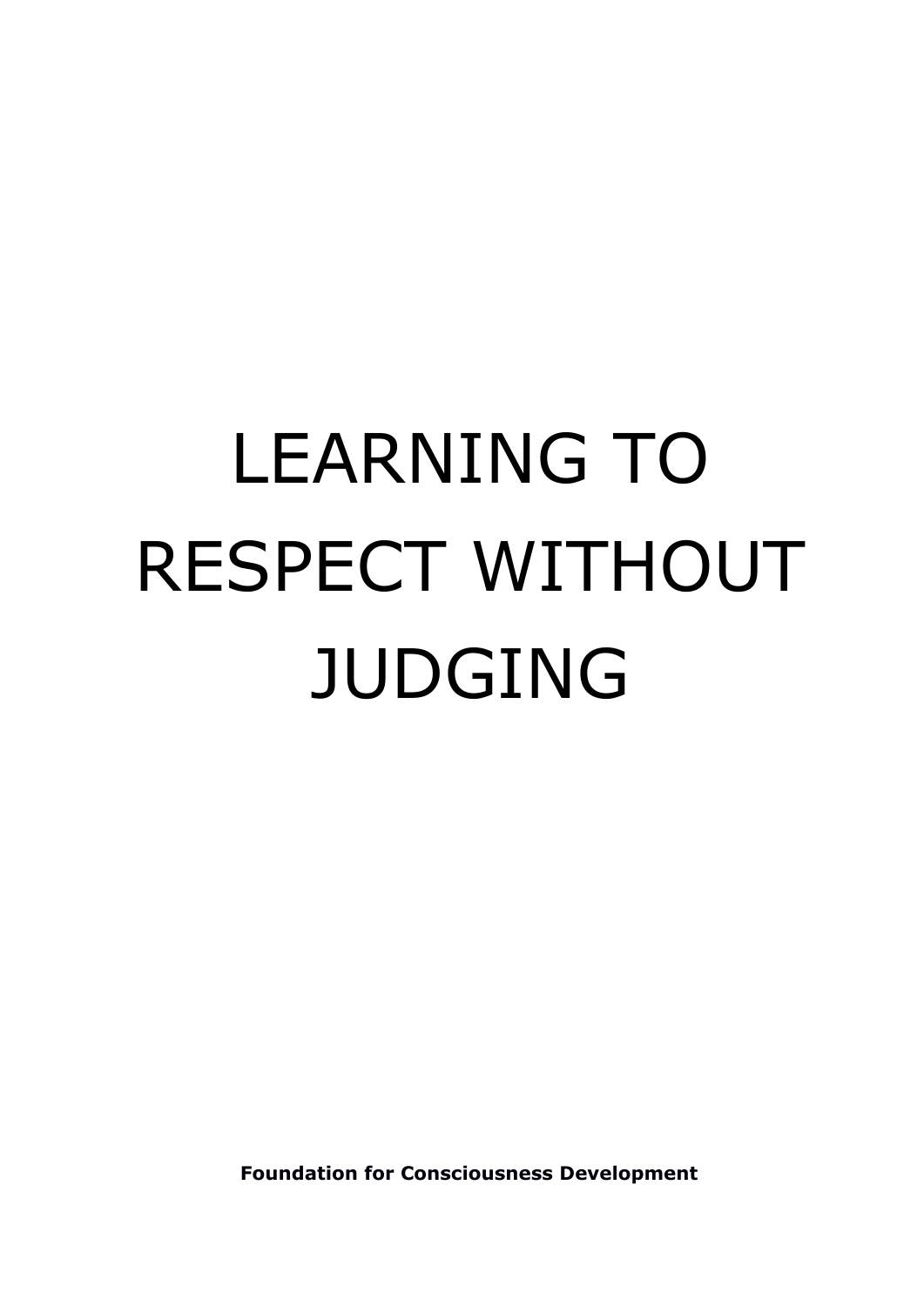# **TABLE OF CONTENTS**

- $\checkmark$  Context. What is the purpose of the human experience?
- $\checkmark$  Chapter 1. Respect as a tool of love
- $\checkmark$  Chapter 2. What prevents us from respecting?
- $\checkmark$  Chapter 3. The origin of human behavior
- $\checkmark$  Chapter 4. Breaking down limitations
- $\checkmark$  Conclusions
- $\checkmark$  Training exercises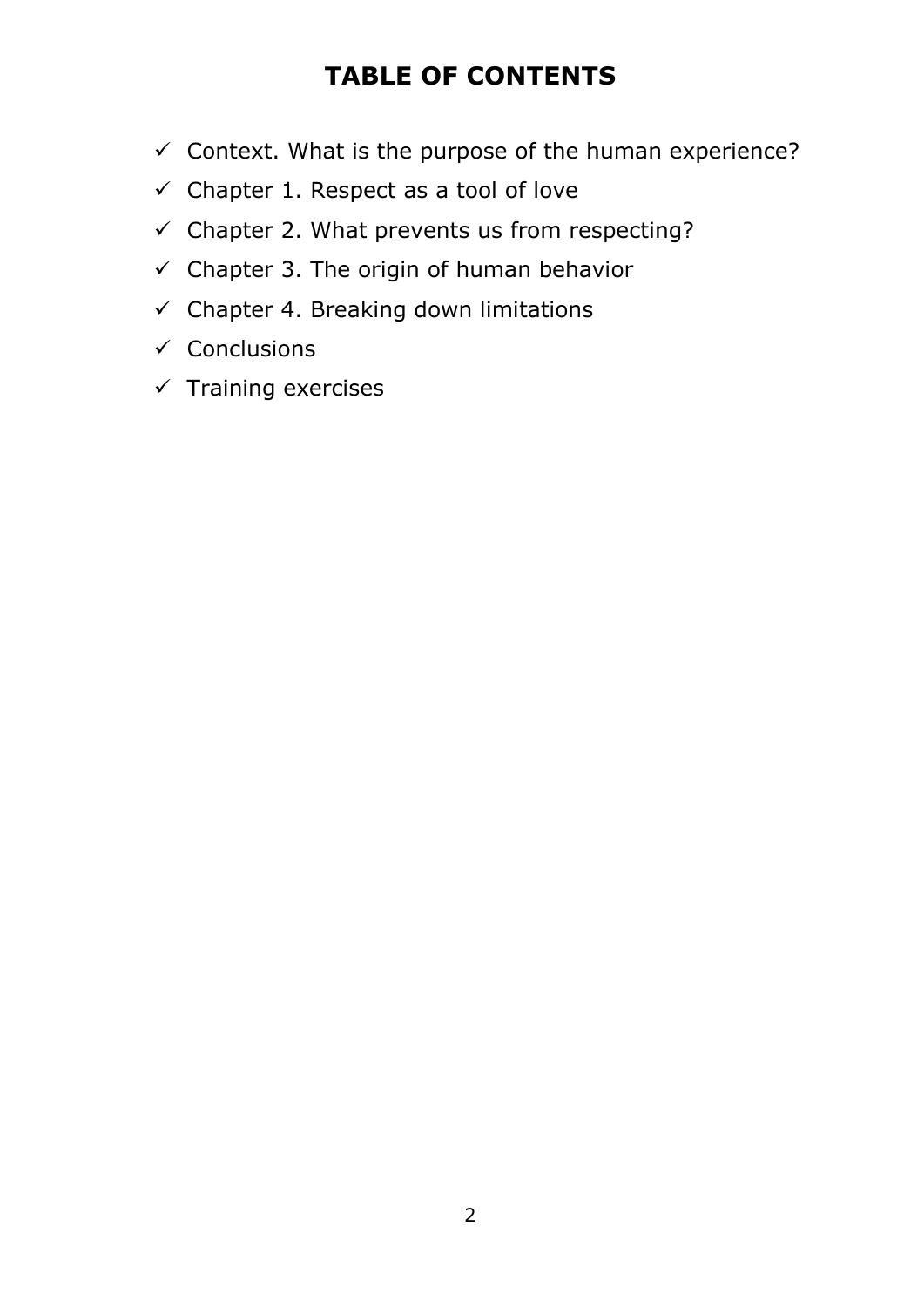## **Context. What is the purpose of the human experience?**

Before embarking on the next theme, we ought to outline a context that presents a new way of looking at life, a new paradigm; one that lets us be happier and understand human beings. You don't have to agree with everything that follows, or to believe anything, because we are not talking about beliefs. All you have to do is to see how your own life changes after applying this information, to see if it works for you.

If the results inside you are happiness, peace and harmony, you'll find this information to be true; and if the external results, in terms of relationships, health, resources and how you adapt to your environment improve, you'll verify that that this information is wisdom.

The purpose of human experience is to evolve, develop our own consciousness and so be filled with wisdom and love. Each and every one of us has come to this world to work on our spiritual development, sharing and participating in experiences with other human beings. Life is actually a process in which the Universe teaches us; planet Earth is a "spiritual school" and each life experience is like one academic year.

Spiritual development is an internal, and so absolutely individual and personal task. Nobody can do it for anyone else, yet nor can we do it "without another"; in other words, we need to interact and share experiences with other people in order to achieve our own development —to know ourselves—. Sometimes, instead of getting on with our own development, we try to interfere with other people's, and instead of learning from them we try to change them. All this does is to distort the learning, or attempt to distort it, and this complicates life itself.

Only if we understand this can we be efficient by asking ourselves what life wants to teach us in each situation, because each is part of a learning process. In short, we have to learn to turn ignorance into wisdom.

When we notice that suffering is disappearing, that our inner peace is becoming invulnerable and that our own capacity to create, love and serve is expressed without any condition or restriction, it means that we have achieved wisdom.

In order to lay the foundations for a new civilization that will bring a greater level of satisfaction for everyone, we must start by harmonizing ourselves. To do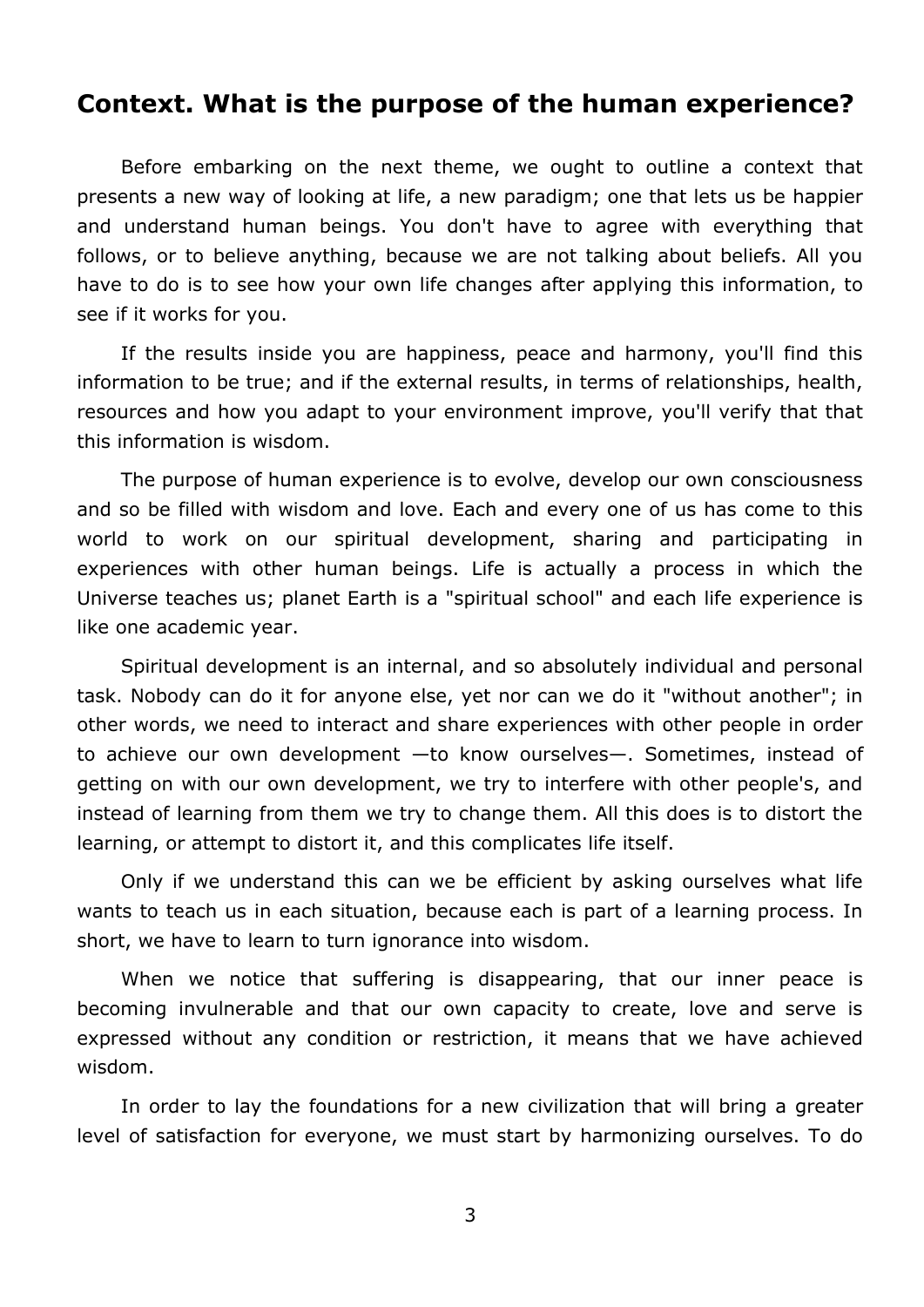this it is essential to study the Universal Laws and apply the principles that lead to wisdom. We should bear in mind that only by sustained practice and discarding theories and ideas that prove to be mistaken can we really achieve wisdom. This way we can develop peace and harmony directly on the ground, with the teaching of daily life, because life is the best school and nature the best teacher.

All we need to achieve efficiency is to stop arguing with the perfect order of the Universe; mental inefficiency is necessary in order to discover, through saturation, that the Laws of the Universe exist. When we reach the point where we have suffered enough, we are ready to understand the Laws. Internal opposition must stop before external opposition can, and for this to happen we have to have accepted that everything that exists and everything that happens is perfect and necessary, because its purpose is one of Love.

Studying and understanding why things exist and why they happen can lead us to recognize the Laws, which in turn make it possible to create a better future for Mankind.

There are seven Laws that govern all of the Universe's processes of creation, administration and evolution. Of the seven, four are fundamental, for they control the development and evolution of the consciousness of the human species anywhere in the Universe. These four Laws form the lower triangle of the Laws, while the Law of Evolution is the superior Law that governs the inferior triangle, which is also known as the *triangle of hell*, because it is the lowest part of the Universal Laws.

We will be within the Law when we love, enjoy and value what we have. Everything within the Law functions well and flows on its own.

Anything that brings suffering, anguish, pain and illness, happens because we are going against the Laws, and that is how we are going to recognize them. The results we obtain when we go outside the Laws enable us to recognize their existence. We have to make mistakes to be able to discover the Law. Mistakes are not the problem; the problem is not learning from them.

The Law is designed so that we ourselves make a change, not so that we try and change others.

As can be seen in the following tables, human experience is governed by four specific Laws.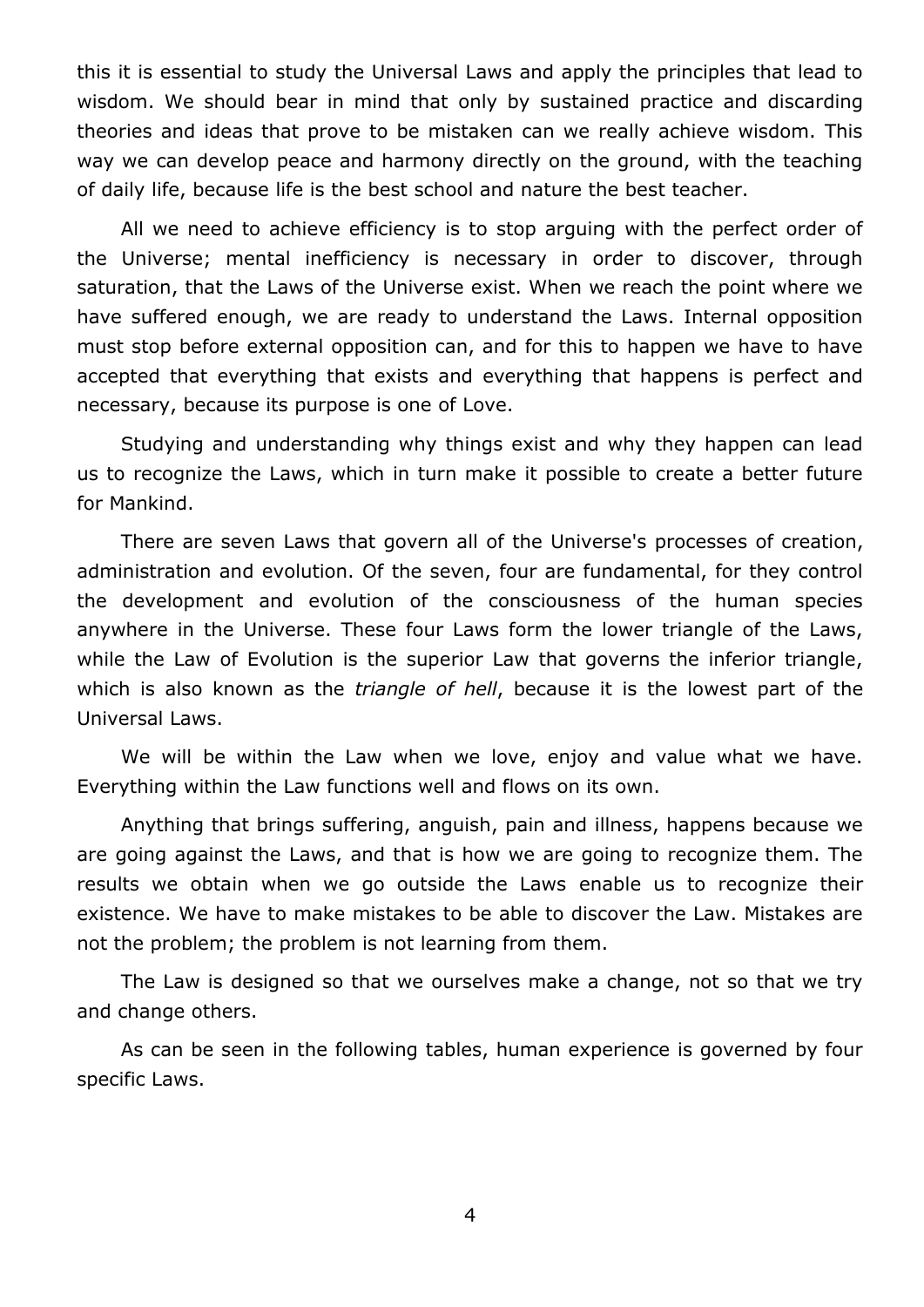| <b>LAW</b>    | <b>POSTULATES</b>                                                                                                                                                                                                                                                                                                                                                        | <b>EFFECTS OF</b><br><b>VIOLATING</b><br><b>THE LAW</b>                                                                                                                                                                        |
|---------------|--------------------------------------------------------------------------------------------------------------------------------------------------------------------------------------------------------------------------------------------------------------------------------------------------------------------------------------------------------------------------|--------------------------------------------------------------------------------------------------------------------------------------------------------------------------------------------------------------------------------|
| <b>NATURE</b> | 1. All<br>things that are<br>complementary attract each<br>other.<br>2. Every living being requires the<br>specific food for its species.<br>3. Every manifestation of nature<br>requires favorable conditions.<br>4. Every living being has an<br>instinctive sense of the Law.<br>5. All cycles of nature have<br>specific functions.<br>6. Every violation of the Law | Physical ailments:<br>undernourishment,<br>illness, vices,<br>degeneration,<br>misery, hunger,<br>physical and mental<br>defects, physical<br>malformations,<br>ecological imbalance,<br>erosion, plagues,<br>shortening<br>0f |
|               | produces<br>serious<br>consequences.<br>7. Every living being has its<br>function.                                                                                                                                                                                                                                                                                       | longevity, etc.                                                                                                                                                                                                                |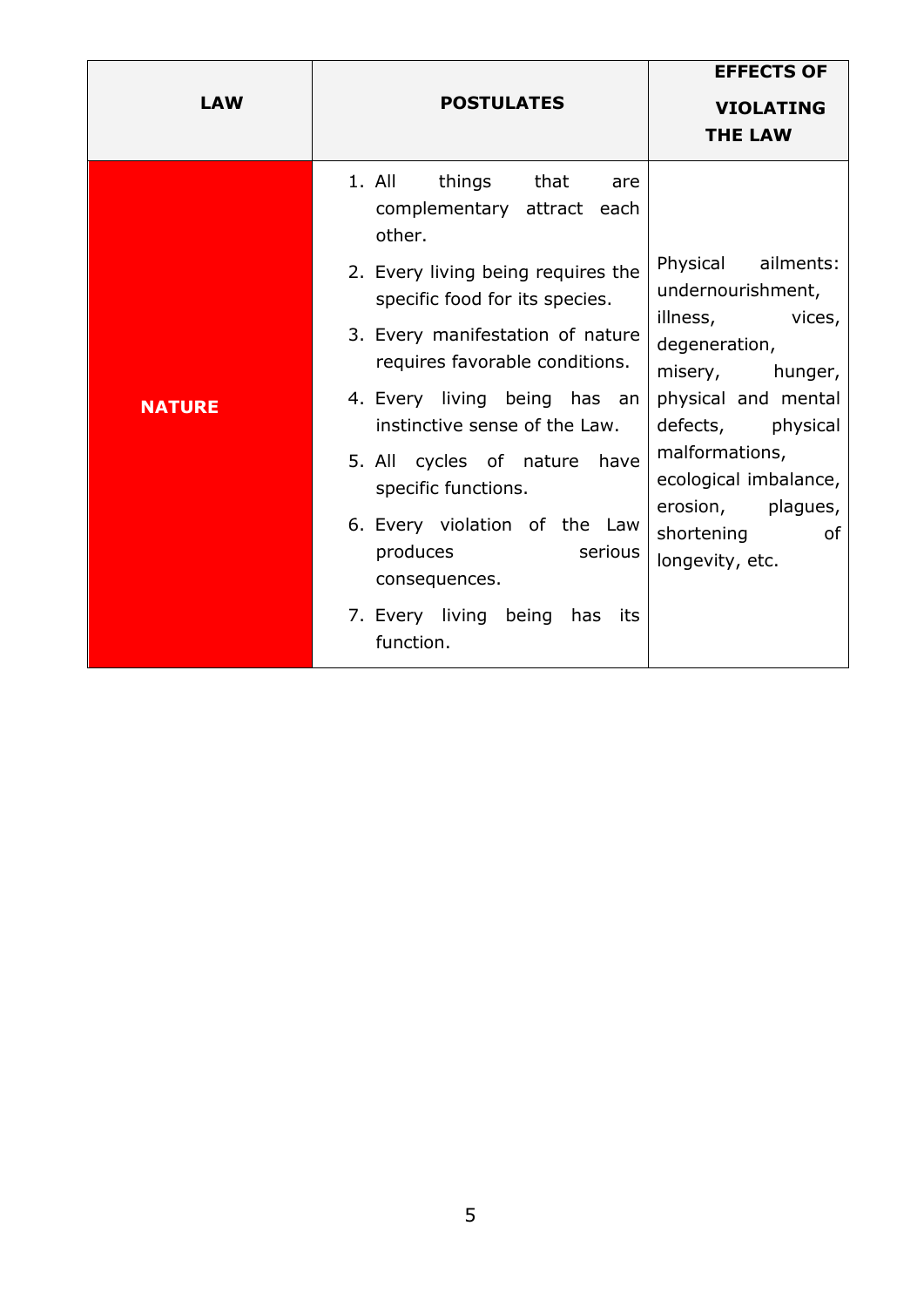| <b>LAW</b>     | <b>POSTULATES</b>                                                                                                                                                                                                                                                                                                                                                                                  | <b>EFFECTS OF</b><br><b>VIOLATING</b><br><b>THE LAW</b>                                                                                                                                                                                                                           |
|----------------|----------------------------------------------------------------------------------------------------------------------------------------------------------------------------------------------------------------------------------------------------------------------------------------------------------------------------------------------------------------------------------------------------|-----------------------------------------------------------------------------------------------------------------------------------------------------------------------------------------------------------------------------------------------------------------------------------|
| <b>HARMONY</b> | 1. Everything that is sent out<br>acts, reacts and returns.<br>2. Everything that is attacked<br>defends itself.<br>3. Everything that pleases<br>is<br>accepted.<br>4. Only love<br>transform<br>can<br>beasts into persons.<br>5. Only understanding<br>avoids<br>destruction.<br>6. We must control situations,<br>not be controlled by them.<br>7. The best teacher is learning<br>by example. | Psychological<br>ailments<br>and<br>relationship<br>problems:<br>distrust,<br>fear, estrangement,<br>isolation,<br>individualism,<br>loneliness, sadness,<br>depression, fights,<br>shyness, lack<br>0f<br>communication,<br>disunity, boundaries,<br>traumas, complexes,<br>etc. |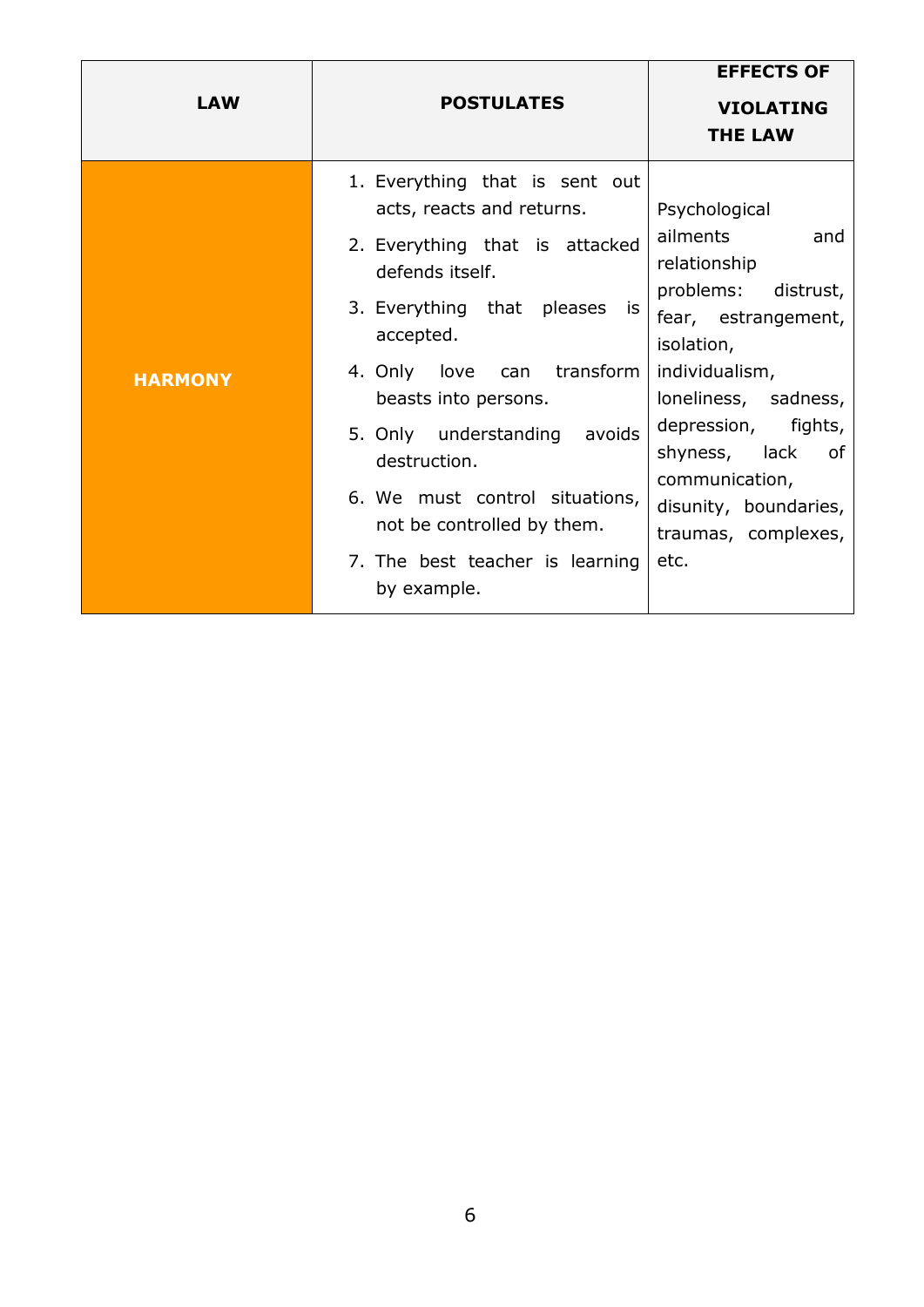| <b>LAW</b>            | <b>POSTULATES</b>                                                                                                                                                                                                                                                                                                                                                             | <b>EFFECTS OF</b><br><b>VIOLATING THE</b>                                                                                                                                                                                                                                                                 |
|-----------------------|-------------------------------------------------------------------------------------------------------------------------------------------------------------------------------------------------------------------------------------------------------------------------------------------------------------------------------------------------------------------------------|-----------------------------------------------------------------------------------------------------------------------------------------------------------------------------------------------------------------------------------------------------------------------------------------------------------|
|                       |                                                                                                                                                                                                                                                                                                                                                                               | <b>LAW</b>                                                                                                                                                                                                                                                                                                |
| <b>CORRESPONDENCE</b> | 1. Every situation is a learning<br>experience.<br>2. Every circumstance<br>is<br>generated by oneself.<br>3. All events happen to whom<br>they are meant to happen.<br>4. We are always exactly where<br>we are meant to be.<br>5. We come to life with what we<br>need to live it.<br>6. Only what needs to happen,<br>happens.<br>7. We only give or have what we<br>need. | Upsets in<br>the<br>individual<br>environment: mental<br>blocks,<br>dissatisfaction,<br>difficulty in achieving<br>success in what we<br>do,<br>wearisome<br>battles against the<br>circumstances of life,<br>inability to accept<br>one's life, fears,<br>anxiousness,<br>constant<br>frustrations, etc. |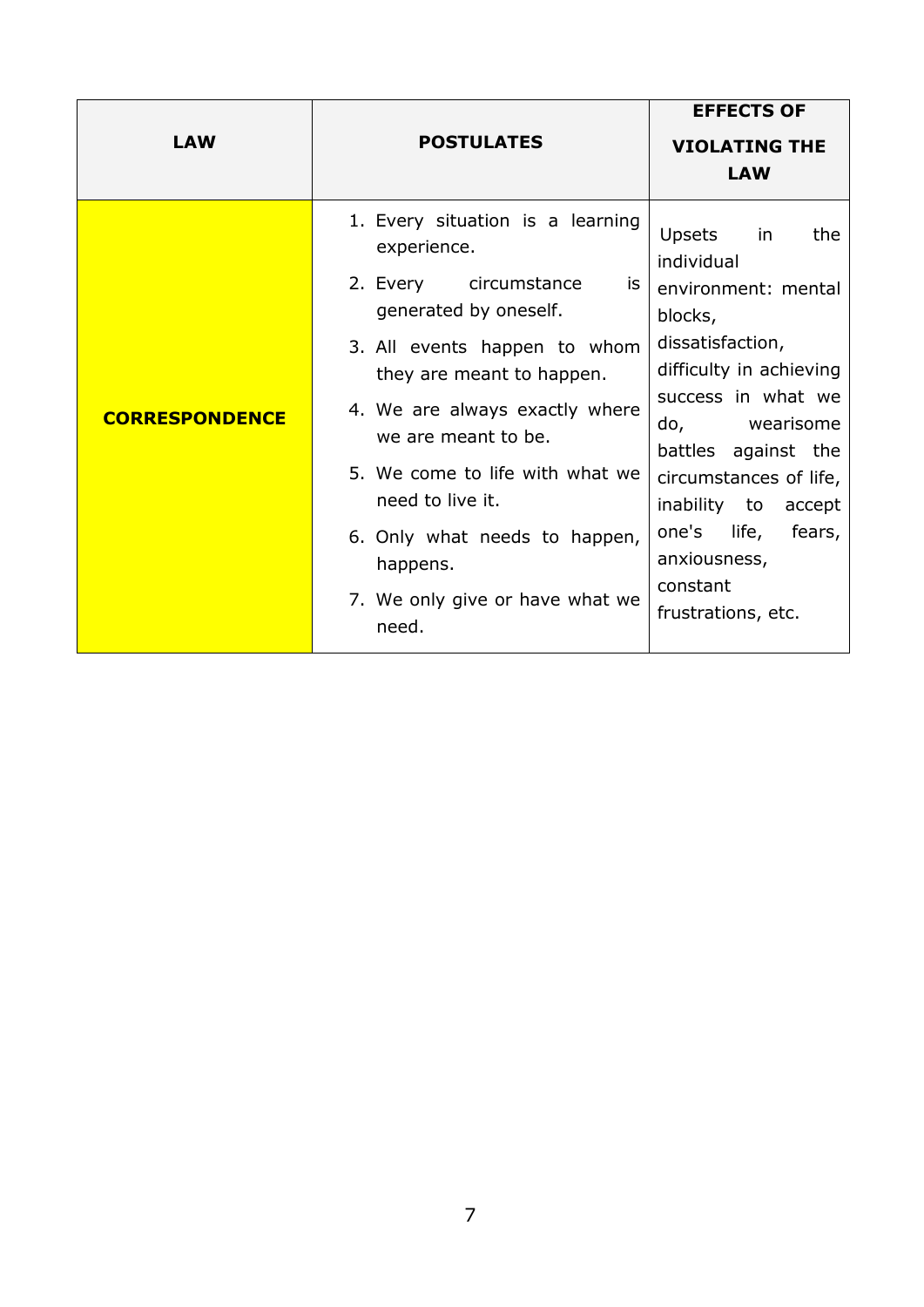|                                 |                                                                                                                                                                                                                                                                                                                                                                                                                                                                                                           | <b>EFFECTS OF</b>                                                                                                                                                                                                                                    |
|---------------------------------|-----------------------------------------------------------------------------------------------------------------------------------------------------------------------------------------------------------------------------------------------------------------------------------------------------------------------------------------------------------------------------------------------------------------------------------------------------------------------------------------------------------|------------------------------------------------------------------------------------------------------------------------------------------------------------------------------------------------------------------------------------------------------|
| <b>LAW</b><br><b>POSTULATES</b> |                                                                                                                                                                                                                                                                                                                                                                                                                                                                                                           | <b>VIOLATING THE</b><br><b>LAW</b>                                                                                                                                                                                                                   |
| <b>EVOLUTION</b>                | 1. Experience alone opens<br>the<br>way for understanding the<br>truth.<br>2. Only opposites lead to the<br>of<br>development<br>consciousness.<br>3. We only move up a level<br>through<br>the<br>appropriate<br>transformation.<br>4. We are only the result of<br>ourselves.<br>5. We only argue with situations<br>that we have not understood.<br>6. The need for understanding<br>alone<br>is<br>the<br>for<br>reason<br>physical existence.<br>7. We can only recognize balance<br>from imbalance. | Social<br>upsets:<br>rebellion, anarchy or<br>self-destruction, when<br>limits are imposed on<br>the experiences to be<br>lived; wars, strikes,<br>violence, revolutions,<br>delinquency,<br>hate,<br>conflicts, when human<br>concepts are imposed. |

In the tables above, the effects of violating the Law are listed on the righthand side. In this discussion of the Laws of the Universe we will also find an explanation of the benefits of not violating the Law.

It is important not to confuse the Universal Laws with human laws or rules; the Universal Laws are immutable and non-repealable, their origin lies in the wisdom of the Absolute or Divinity and therefore they are absolute; they cannot be amended or negotiated, and disobeying them brings a negative outcome —in the sense of unpleasant—, and also a positive outcome —in the sense of it being a learning experience—. That is why it is said that in fact human beings do not construct laws, what we do is issue rules; we call them *human laws*, but they are rules, because they are repealable, transitory and useful for a given moment.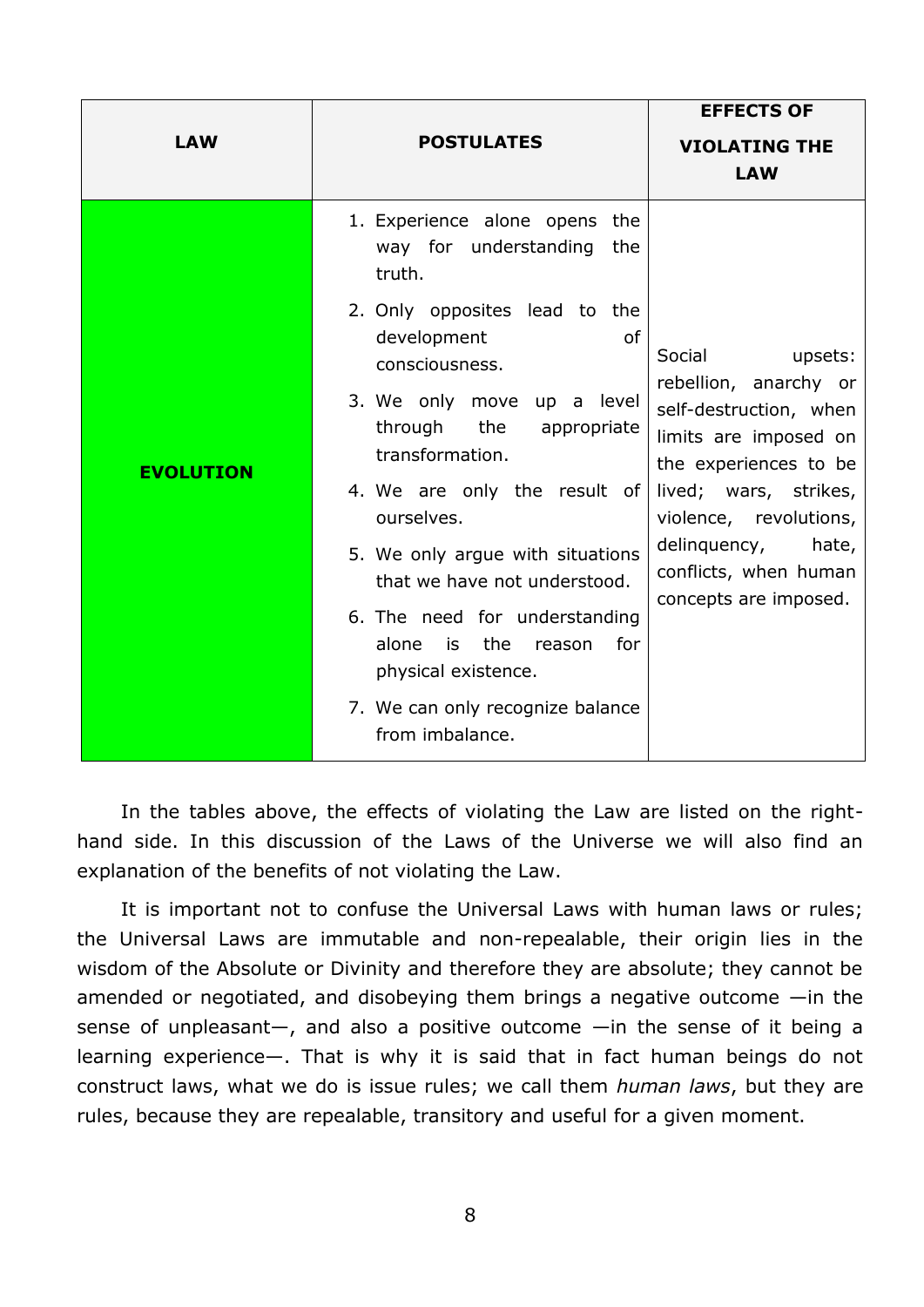We have come to planet Earth to develop three inner virtues: Happiness, inner Peace, and Love or Service to others. This development brings with it excellent results in all four fields of: Relationships, Resources, Health, and Adaptation to the environment:



The idea is to use these virtues to interact with what is around us. To learn to be happy, to be peaceful, and to love is the true purpose that has brought human beings to the physical world of matter.

| <b>VIRTUES</b>   | <b>CHARACTERISTICS</b>                                                                         | <b>SCIENCE IN</b><br><b>WHICH IT IS</b><br><b>STUDIED</b> | <b>IT REPRESENTS</b><br><b>OR IS</b><br><b>DEVELOPED IN</b> |
|------------------|------------------------------------------------------------------------------------------------|-----------------------------------------------------------|-------------------------------------------------------------|
| <b>Happiness</b> | 0% suffering<br>100% understanding<br>100% self-worth                                          | Acceptance                                                | Function                                                    |
| Peace            | 0% conflicts<br>0% reactivity<br>0% confrontation<br>100% respect                              | Accepting life with<br>wisdom                             | Destiny                                                     |
| Love             | 100% capacity for<br>service<br>0% resistance<br>0% fear<br>100% adaptation<br>100% commitment | Unconditionality                                          | <b>Mission</b>                                              |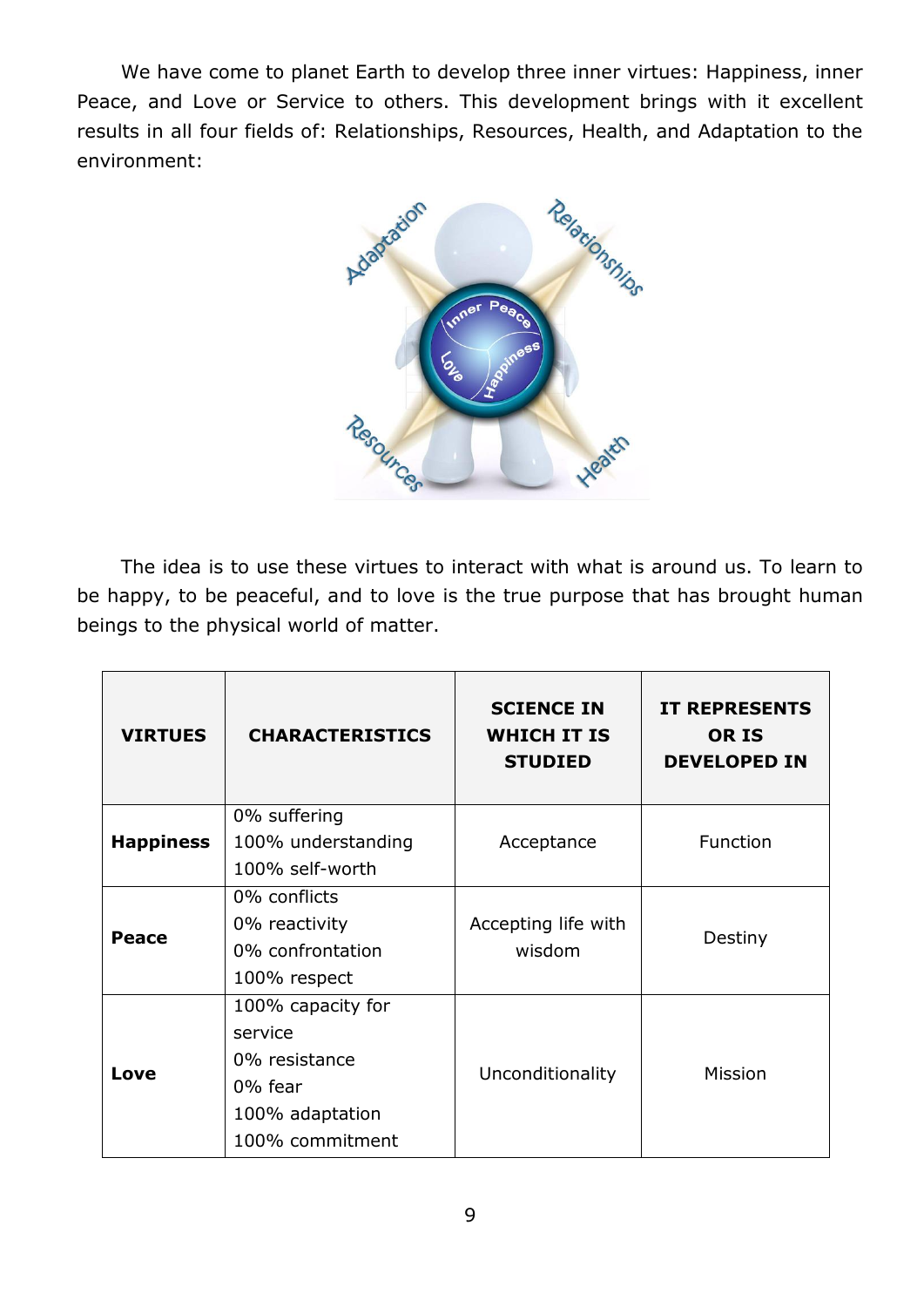Happiness, peace and love are principles of the divine essence; they have no polarity, they are immutable.

## Learning to **be happy**:

- $\checkmark$  To learn to be happy we have only to face up to all that we believe takes our happiness away.
- $\checkmark$  To be happy we do not need anything outside of us, just understanding and a certain attitude of mind.
- $\checkmark$  Non-acceptance is the only cause of suffering; we must stop arguing with reality.
- $\checkmark$  It is essential to stop working on others, and work only and exclusively on ourselves, changing what it is inside us that is annoying (the ego) so that it stops doing it.
- $\checkmark$  If there is suffering, then just one question needs to be asked: what is it that I am not accepting?; that is where the answer is to be found.
- $\checkmark$  Everyone, without exception, has what they need to be happy; however, very few people know how to be happy with what they have.

## Learning to **be peaceful**:

- $\checkmark$  Nothing and no one brings peace.
- $\checkmark$  Inner peace is the result of one's own spiritual development, not a gift.
- $\checkmark$  Handling peace requires several elements: clear and accurate information to understand that life is a process of love and that evil does not exist, the skill to manage one's own vital energy, and training.
- $\checkmark$  If peace is lost, we must ask ourselves: "What am I resisting?; what do I want to change?; who am I blaming?"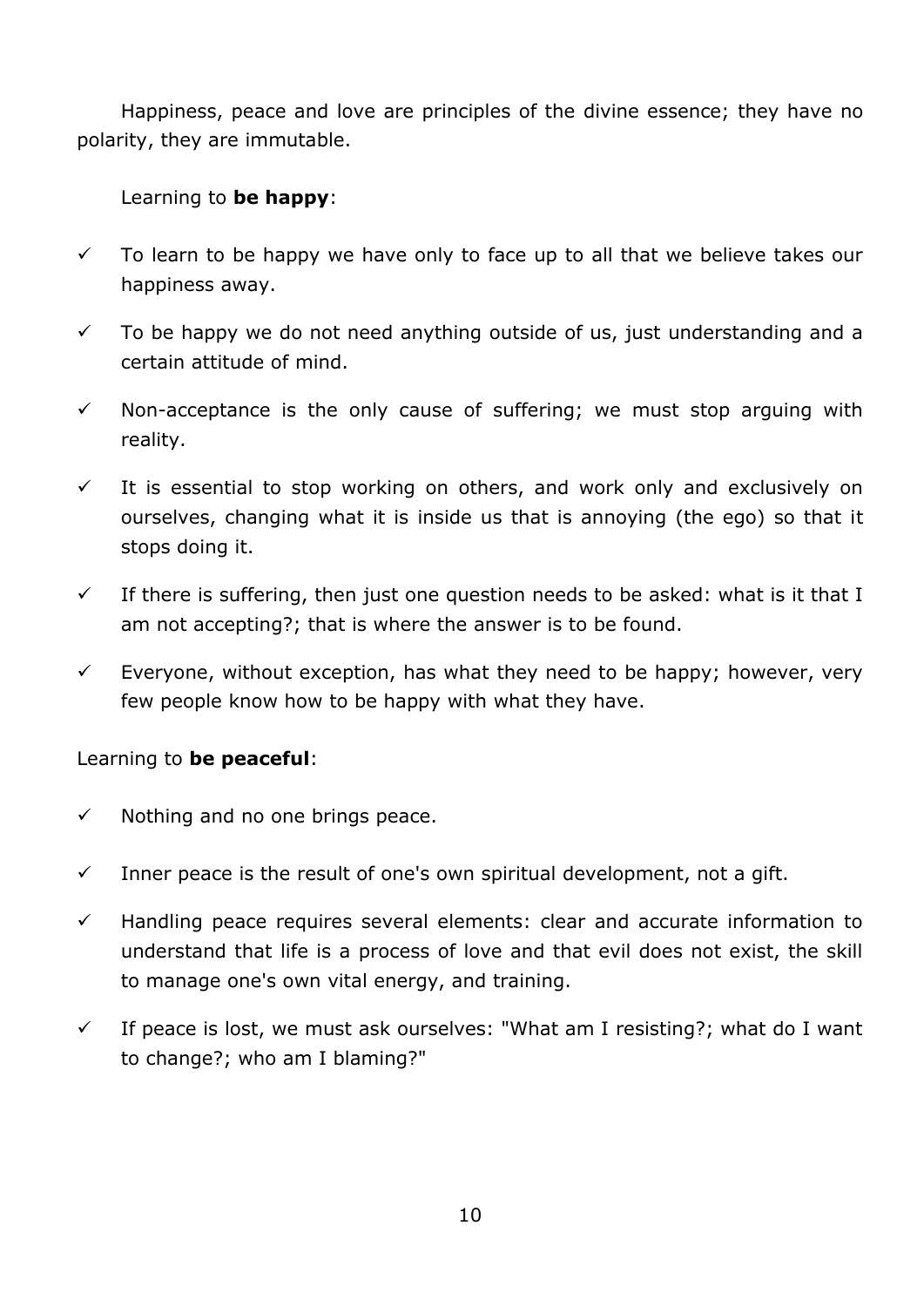## Learning to **love one's neighbor as oneself**:

- $\checkmark$  All this requires is to be involved or share time with people whose behavior is very different to our own, to learn to love and respect them just as they are.
- $\checkmark$  Love cannot be offended, because it is invulnerable, immutable, universal and neutral.
- $\checkmark$  Love signifies total understanding of the Universe; it is a way of being and does not need an "object" on which to project itself.
- $\checkmark$  Love is not a force, it is a tool.
- $\checkmark$  Love is not a feeling.
- $\checkmark$  Love is always giving the best of oneself.
- $\checkmark$  If there is a lack of motivation the best thing is to wonder why I am allowing the specific situation to limit my capacity for service, which in reality should not depend on external events.

By developing the three inner virtues excellent outer results are obtained in all four spheres:

- $\checkmark$  In relationships.
- $\checkmark$  In resources.
- $\checkmark$  In health.
- $\checkmark$  In adapting to the environment.

In the life experience of any human being five elements are present: purpose, destiny, mission, function and intention.

## **1. Purpose**

There is a purpose of love that brought us to the world of matter; it is the perfect objective of learning two things:

a) To be happy within oneself*,* i.e., not to depend on anything or anyone in order to enjoy inner peace and happiness.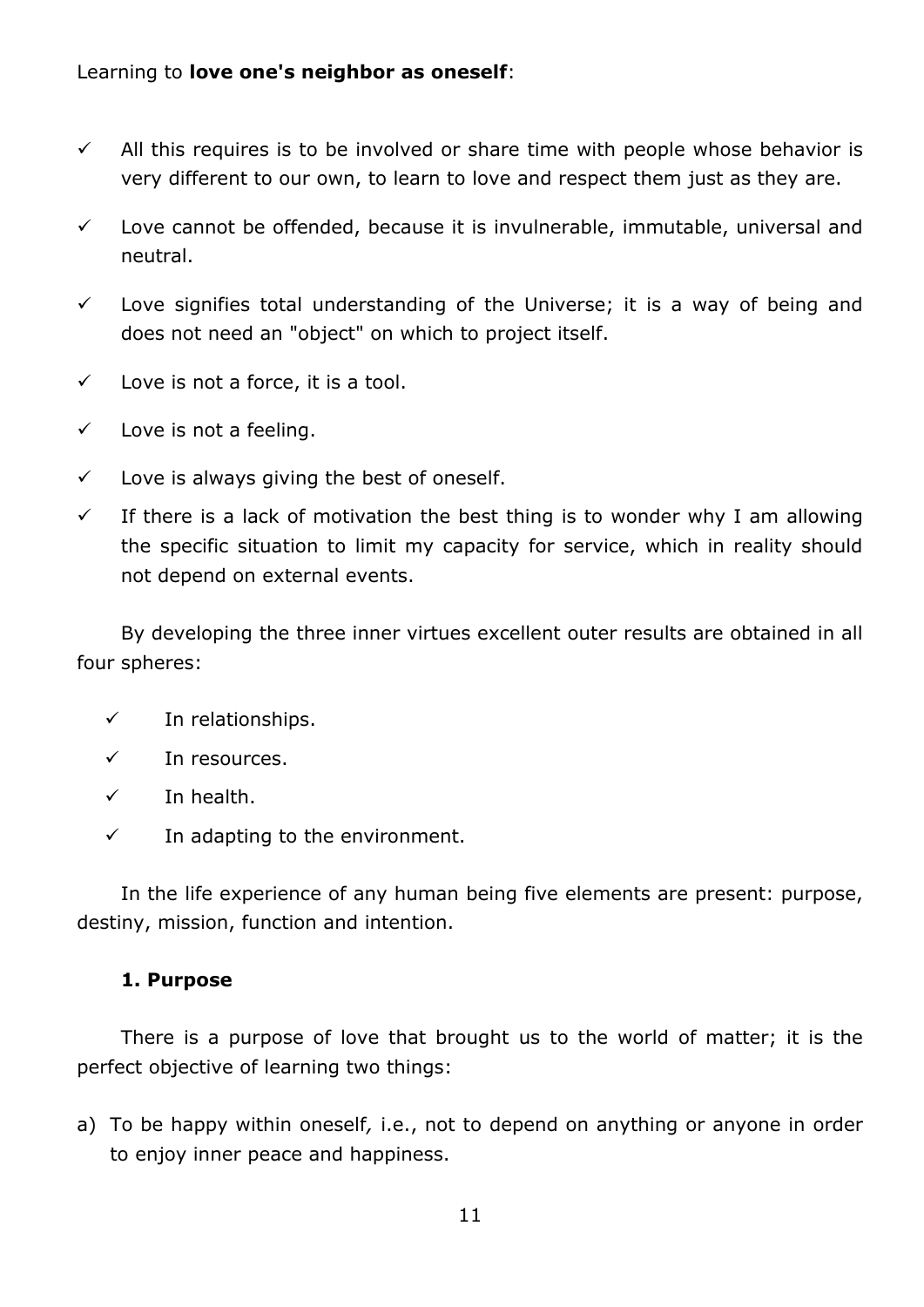b) To love one's neighbor as oneself, i.e., to respect the rights of all beings in the Universe.

And how do we learn this? Here we can see the perfection of the Absolute's educational design. To perform the exercise of learning to be happy within ourselves we need to live in a place, with certain people and circumstances where everything that happens around us is more or less aggressive. In this way we will realize that our problem does not lie in what is happening around us, but in how we relate to it, and the rejection and resistance that we set in motion.

As for the second part, loving one's neighbor as oneself, this means respecting them just as they are, not seeking to change them, not putting up resistance to others. We need to live in a place where the people around us think differently, have varying customs, and create different things. That way, we will learn to love them as they are, without judging them or condemning them. This is how the purpose of love is fulfilled; it is the real reason why we human beings are here on planet Earth.

More than 2,000 years ago, the Master Jesus taught us this when he said: "Love your enemies"; they are not our enemies, they are people who think differently.

Being happy means experiencing zero suffering about what happens; and loving means offering zero resistance to others. Wisdom is the same as love, not feeling. Those who have love care deeply about others, but they do not suffer; however, those who possess goodness but not wisdom care deeply about others, but they suffer enormously. Those who do not care, the indolent, the indifferent, possess neither wisdom nor goodness.

#### **2. Destiny**

This is what we come to learn from the world of matter —how to manage the seven tools of love to attain invulnerable peace—; it is a great opportunity to learn what we are missing.

All of us bring to the world a destiny that is inevitable and highly valuable. Our culture teaches us to try and avoid destiny instead of showing us how to harness it. The key to harnessing destiny is: "You have the capacity to enjoy whatever you do, because that capacity is within you"*.* However, if someone says to their child: "You must always do what you like"*,* this will generate a huge block in them.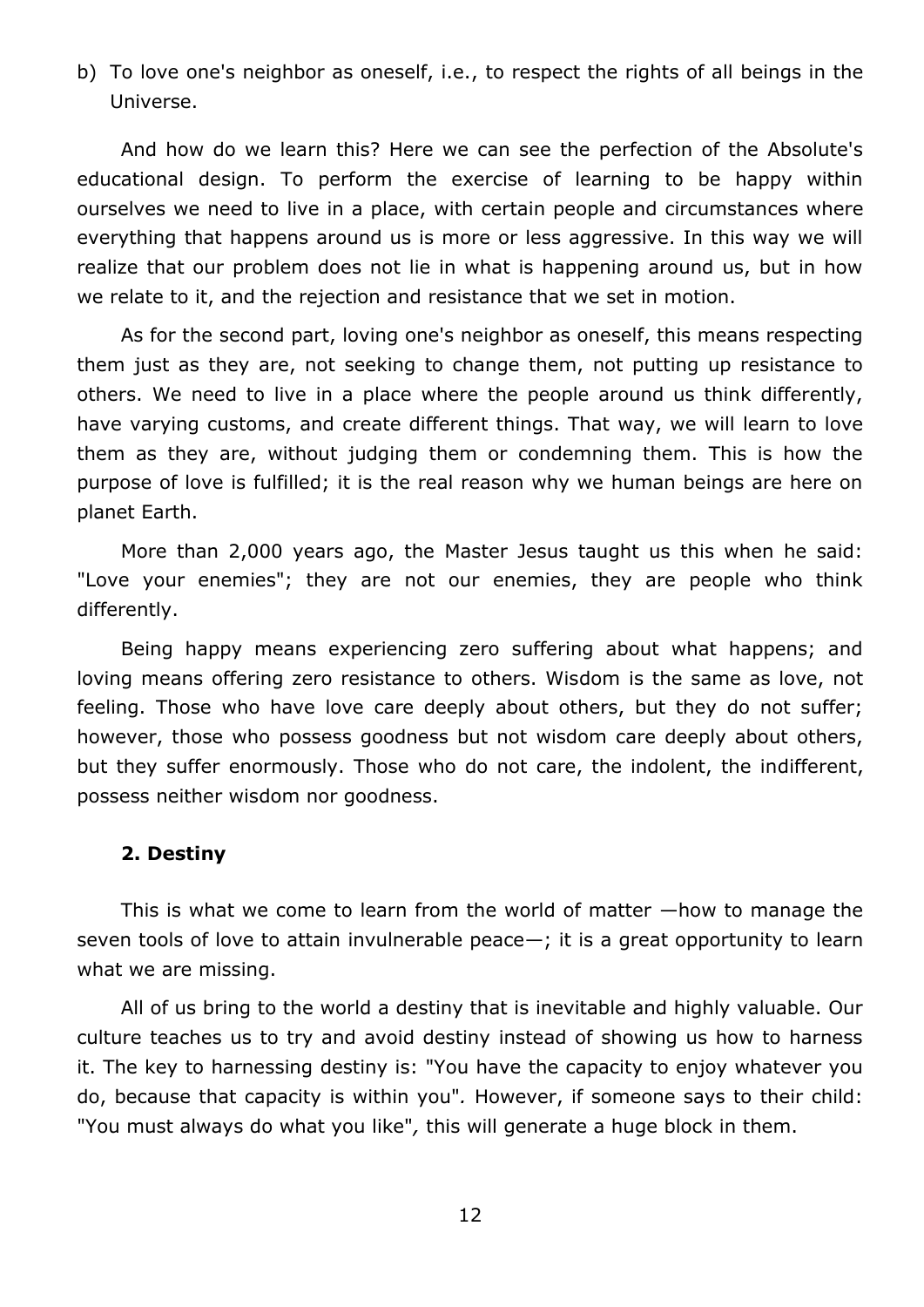Destiny is an educational design whose purpose is to enable human beings to verify and discover information that governs the Universe and its perfect order. It is therefore the best opportunity for transcending all human limitations. Instead of complaining about the difficulties that we face in life, we must take advantage of them as a great opportunity for transcending them; then they will disappear for good. If we do not learn from difficulties, far from disappearing, they will become more complicated, they will persist and they will become permanent.

#### **3. Mission**

This is what we can teach in the world of matter. We should enjoy our mission intensely, whether or not it is part of our function.

Our mission enables us to recuperate a large amount of the vital energy invested in the exercise of learning to be happy. Our mission is what we already understand, what we already know; it can therefore be used to serve others while bringing enormous enjoyment.

Both our mission and our destiny are represented in our personality: the latter through our belief system and the former through understanding. As we progressively transmute our ignorance into understanding and wisdom, we will increasingly have a bigger mission and therefore more satisfaction.

#### **4. Function**

This is what each individual does to support themselves; it consists in putting all possible enthusiasm, joy and love into what one does, even if it is not part of one's mission.

We know that all living beings have a function within the order of the Universe. It takes wisdom to accept it with joy, enthusiasm, and total capacity for action and service. One's function does not consist in "earning one's living"; living is not "earned" because it is a divine gift. What one earns is what supports this biological entity, this body.

Thus, our support is guaranteed as a result of our function. Those who are happy and enjoy what they do will always have an abundance of resources at their disposal.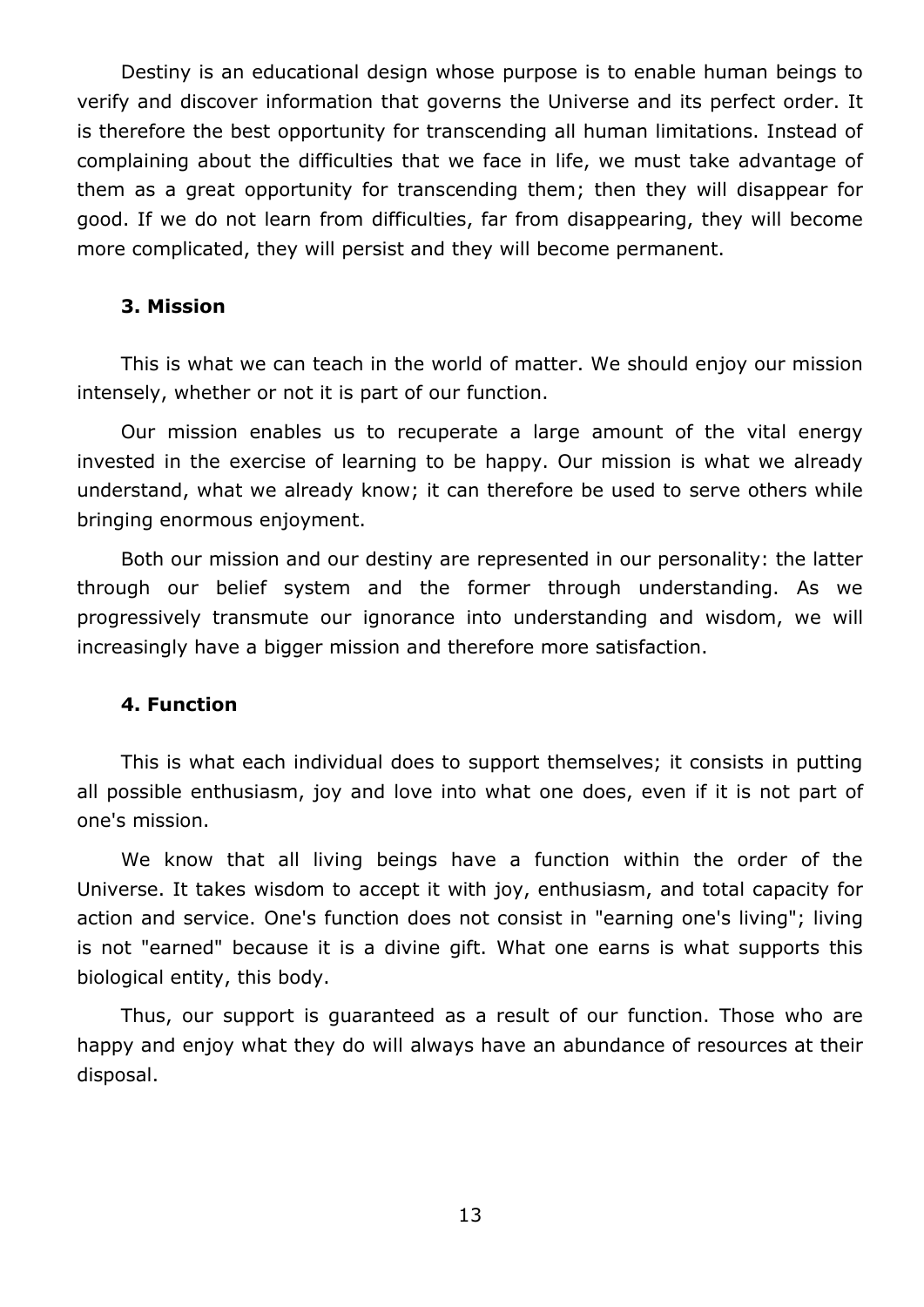#### **5. Intention**

This is what we want for ourselves or for others. Intention must be directed in a way that does not interfere with the destinies of others nor seek to avoid our own destiny.

Intention is the most complex element for human beings today, because feelings, the idea of kindness and the other ideas that our culture has erroneously conveyed to us lead us continually to try and interfere in the destinies of others. If we were to accept that destiny is something extraordinary and not "bad", that it is the best opportunity we have to fulfill what we came to the world to do, we would stop trying to change the destiny of others.

When a son or daughter wants to fly the nest and their parents object to it, how should we act so as not to interfere? We always want things to go our way. In this case, the parents consider that it is not the right moment for their son or daughter because they do not have a steady job, for example, and they do not want them to leave home. The "I want's" are the cause of suffering. An "I want" is also unconscious selfishness because we want others to be happy doing what we want them to do.

What would be the wise and loving thing to do in this case? To say to the son or daughter: "What matters most to us is for you to be happy and find your way, so we respect your decision. We want you to know that if you want to come back the door will always be open."

In short, wisdom means being clear about our purpose, taking advantage of our destiny, enjoying our mission, accepting the function and holding the intention of not interfering in the destiny of others. All this must be practiced in thought, word and deed.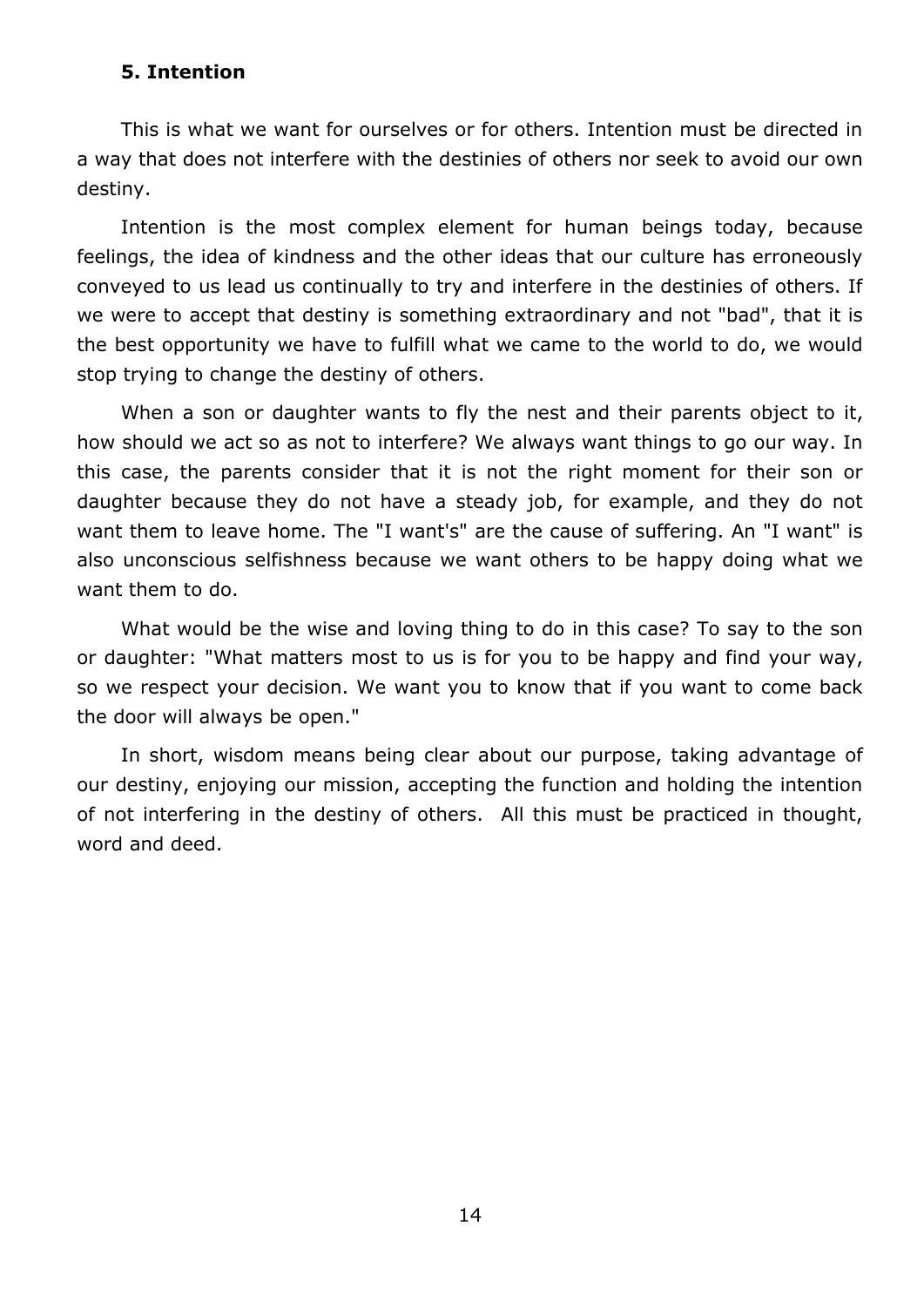## **Chapter 1. Respect as a tool of love**

Respect means using differences to the full as a form of mutual support for interior growth and adaptation. The development of respect is achieved by giving up trying to impose one's own behavior and habits, and invading the territory of others.

We will have absolute peace if we respect everyone's ideas, customs, beliefs and behavior, as well as their right to make their own decisions; i.e., if we give up criticizing, judging, discrediting, condemning and punishing any person for any reason, since we understand that everyone does the best they can with what they know best, and it is not up to us to judge.

*Harmonious coexistence is the result of learning to respect.*

We cannot change others, but we do have the ability to change ourselves to be able to live in peace and harmony. We can always improve our lives and succeed in everything we do, if we are willing to work with the tools of love.

To enjoy excellent relations with others we must always be ready to provide support and value the relationships over and above personal tastes. The theme entitled *Learning to have peace* is very helpful in this respect, because it gives specific examples of the most appropriate communication to improve relations, avoiding aggressive communication.

Relationships with others help us to understand our inner world and give us the opportunity to strengthen the expression of love.

The purpose of relationships is to learn to live in harmony with all living beings and their job is to maintain a balance, enabling individual satisfaction through integration with others.

Relationships are a constant learning process through which we finally succeed in moving from those marked by fear (instinct) and suffering (selfishness), to love relationships (understanding), where there is always mutual satisfaction. We can measure our ignorance and understanding based on the result of our selfish behavior —the behavior which arises from the ego or limitations— or our loving behavior.

The external result that a person can obtain speaks clearly of the internal methods they use to achieve this; it shows whether the person used a false belief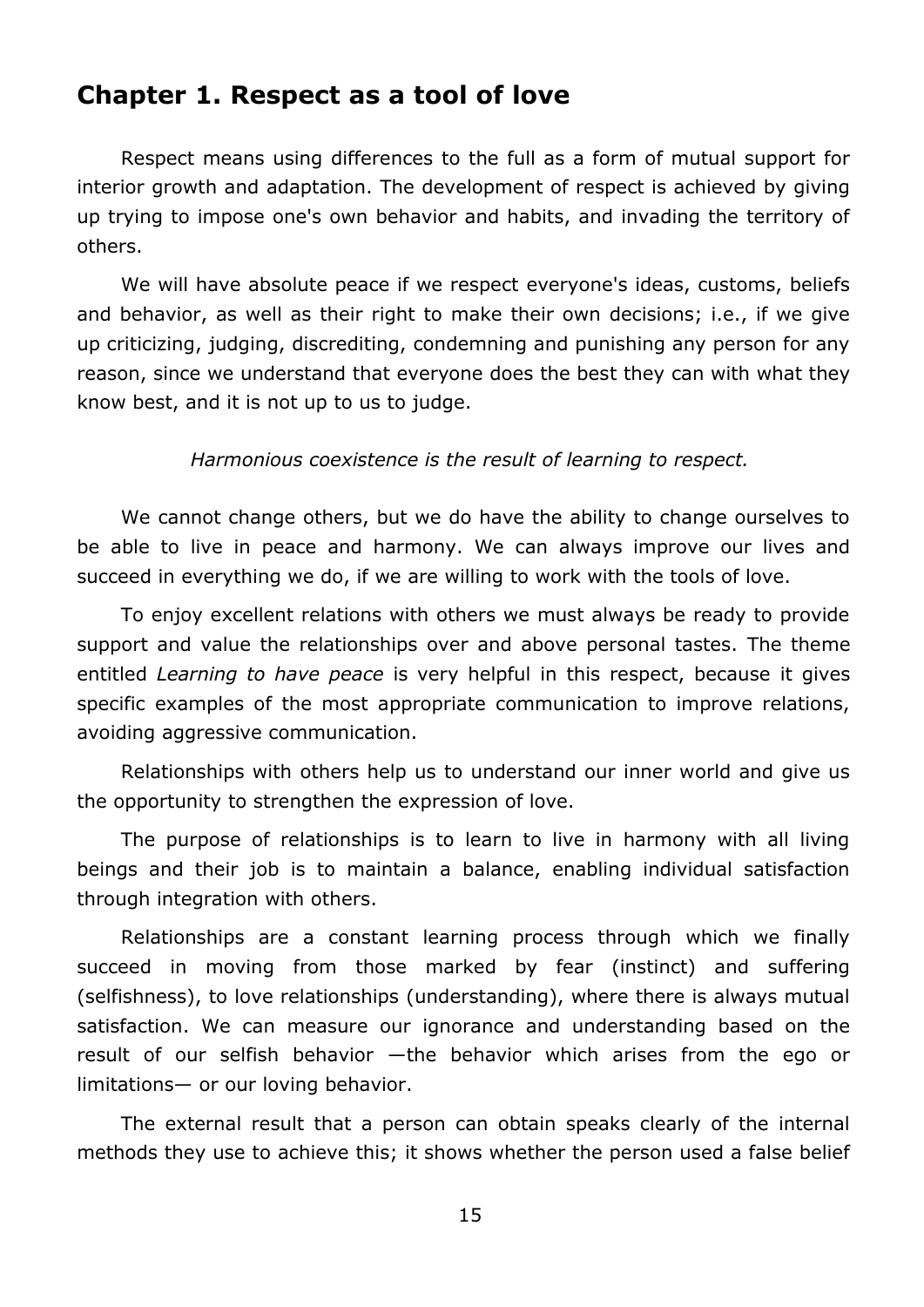or a true one, which they turned into wisdom. If our behavior is selfish, we will produce totally undesirable results. This is so because this behavior originates in internal constraints, not virtues, which prevents harmonious, loving relationships or behavior from being established.

| <b>Behavior of a selfish</b><br>person | <b>Result produced in others</b>    |
|----------------------------------------|-------------------------------------|
| Inconsiderate                          | Abandonment & Loneliness            |
| Grumbling                              | Distancing & Annoyance & Weariness  |
| Bad-tempered                           | Distance                            |
| Impatient                              | Anxiety & Bad temper                |
| Unforgiving                            | Isolation                           |
| Controlling                            | Rejection & Abandonment             |
| Imposing                               | Rebellion & Resentment              |
| Hypercritical                          | Controversy & Distance & Loneliness |
| Aggressive                             | Defense                             |
| Possessive                             | Irritation & Separation             |
| Loud                                   | Discord & Displeasure               |
| Stingy                                 | Annoyance & Distance & Irritation   |

If people have many internal limitations, the best option will be to start working on them, as they cannot exert any influence on others, only on themselves.

If we aspire to creating loving relationships, we must put down our weapons of selfishness and use the tools of love, i.e., the behavior of a loving person. This is what we call *spiritual development*. To the extent that we strengthen our tools and weaken our weapons, we turn into a creature of peaceful coexistence;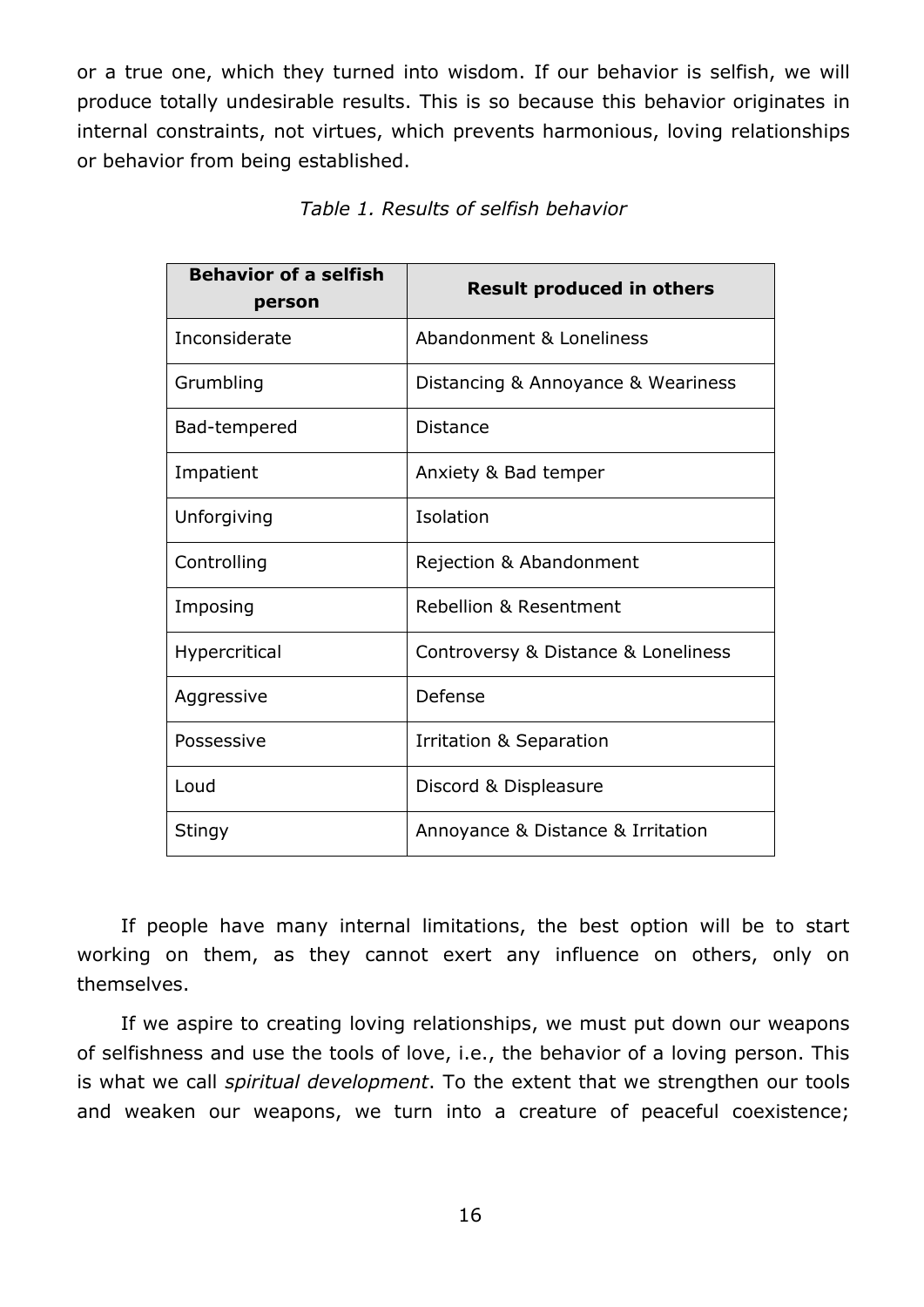otherwise, we will be rather aggressive, and due to the Law of Cause and Effect, that very same law will turn against him.

| <b>Behavior of loving person</b> | <b>Result produced in others</b> |
|----------------------------------|----------------------------------|
| Understanding                    | Closeness                        |
| Respectful                       | Friendship                       |
| Considerate                      | Admiration                       |
| Adaptable                        | Harmonious coexistence           |
| Thoughtful                       | Dialogue & Communication         |
| Helpful                          | Support & Integration            |
| Affectionate                     | Tenderness                       |
| Calm                             | Peacefulness & Harmony           |
| Patient                          | Company                          |
| Flexible                         | Desire to share                  |
| <b>Neutral</b>                   | Trust                            |
| Joyful                           | Enthusiasm                       |

*Table 2. Results of loving behavior*

The inability manifested by human beings today to interact harmoniously determines the existence of borders, qualities and individual limits that prevent us from adequately using existing resources. This creates an unbalanced and chaotic society, where everyone tries desperately to reach a relatively safe position which enables them to meet their individual needs. Yet we do not realize that the real problem lies within each individual; not knowing how to relate to others, we nullify our possibilities of sharing the existing wealth and finding full satisfaction for our physical, social and spiritual needs, which would bring us peace, harmony and happiness.

The different types of relationships that we human beings establish throughout our lives not only determine the social structure but also enable us to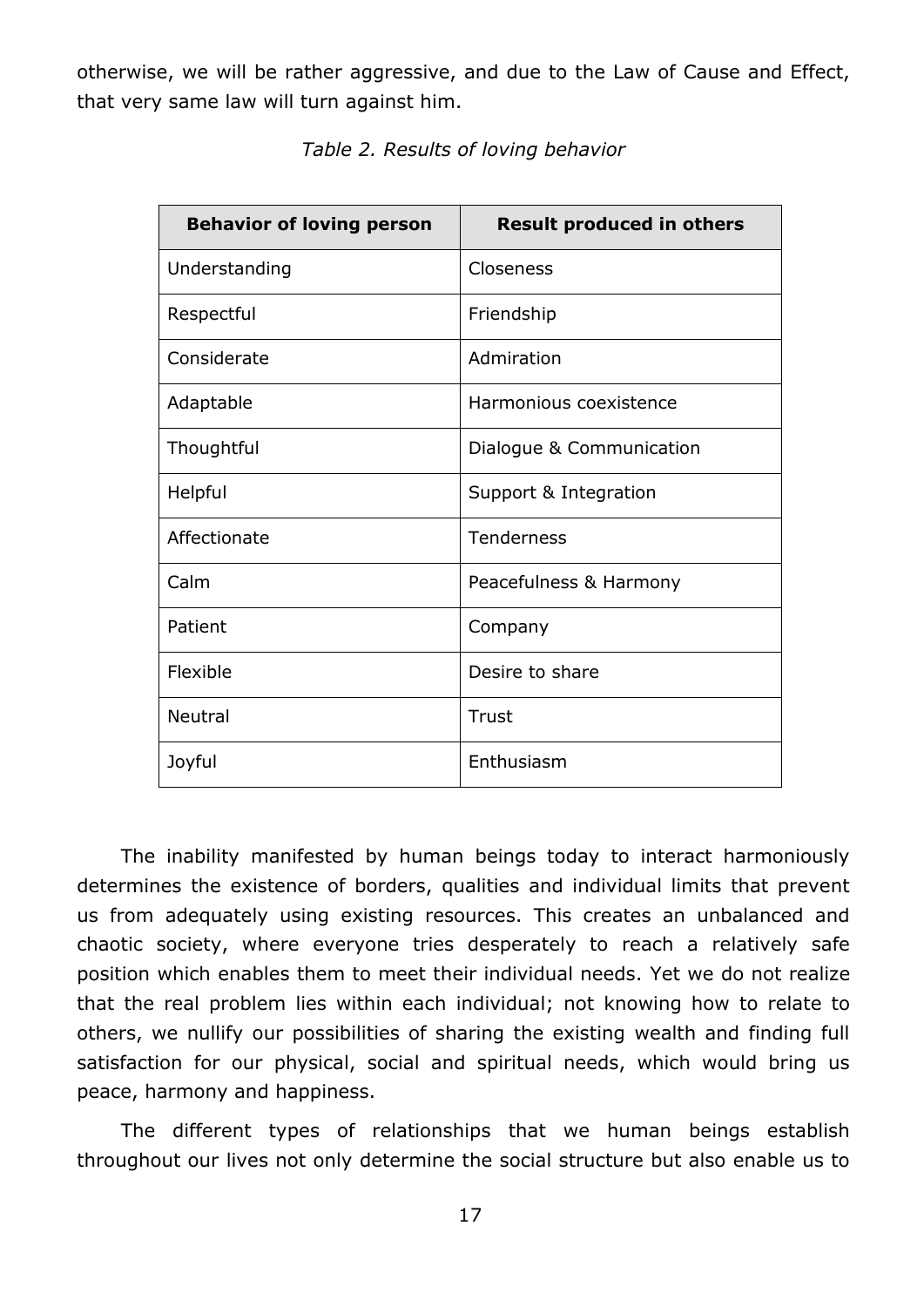fairly accurately describe the characteristics of the limitations learned by the human personality. On this basis, relations become an important tool for development, since, as well as being the "building element" of civilization, they help individuals to transcend their own conceptual and traumatic limitations. This is due to the fact that each individual in their constant attempt to find satisfaction in relationships, finally discovers the principles of love —beyond their learned conceptions and limitations— and recognizing *love as the only and true inner guide to reach personal happiness* and the construction of a new civilization where neither personal conflicts nor wars exist.

If we isolate ourselves and do not establish relationships, we can neither know ourselves nor work on our limitations. Thus, relationships with others are essential for personal growth.

#### *Peace = Zero conflict = Respect*

If we increase our peace, our vital energy also increases; this, in turn, enables us to increase our understanding, as we will enjoy greater mental clarity. On the contrary, if we are full of conflicts and we have no peace, we will uselessly exhaust our vital energy and will enter the *area* of mental darkness, so our understanding will diminish. If any of this triad's three elements are missing, balance will not work, since this is a process of continuous movement.



*Figure 1. The triad of balance*

If we have no understanding, we will have no spiritual freedom or independence; that is, we will be vulnerable. Nor will we have peace, or be able to respect; therefore, we will be full of conflicts. This is the same as saying that if we do not respect, we will not be free in our inner selves, as we will not have understood, and therefore will not be at peace.

Another important function of relationships is to manage *internal vital energy* levels. This aspect can easily be seen in moods that are experienced when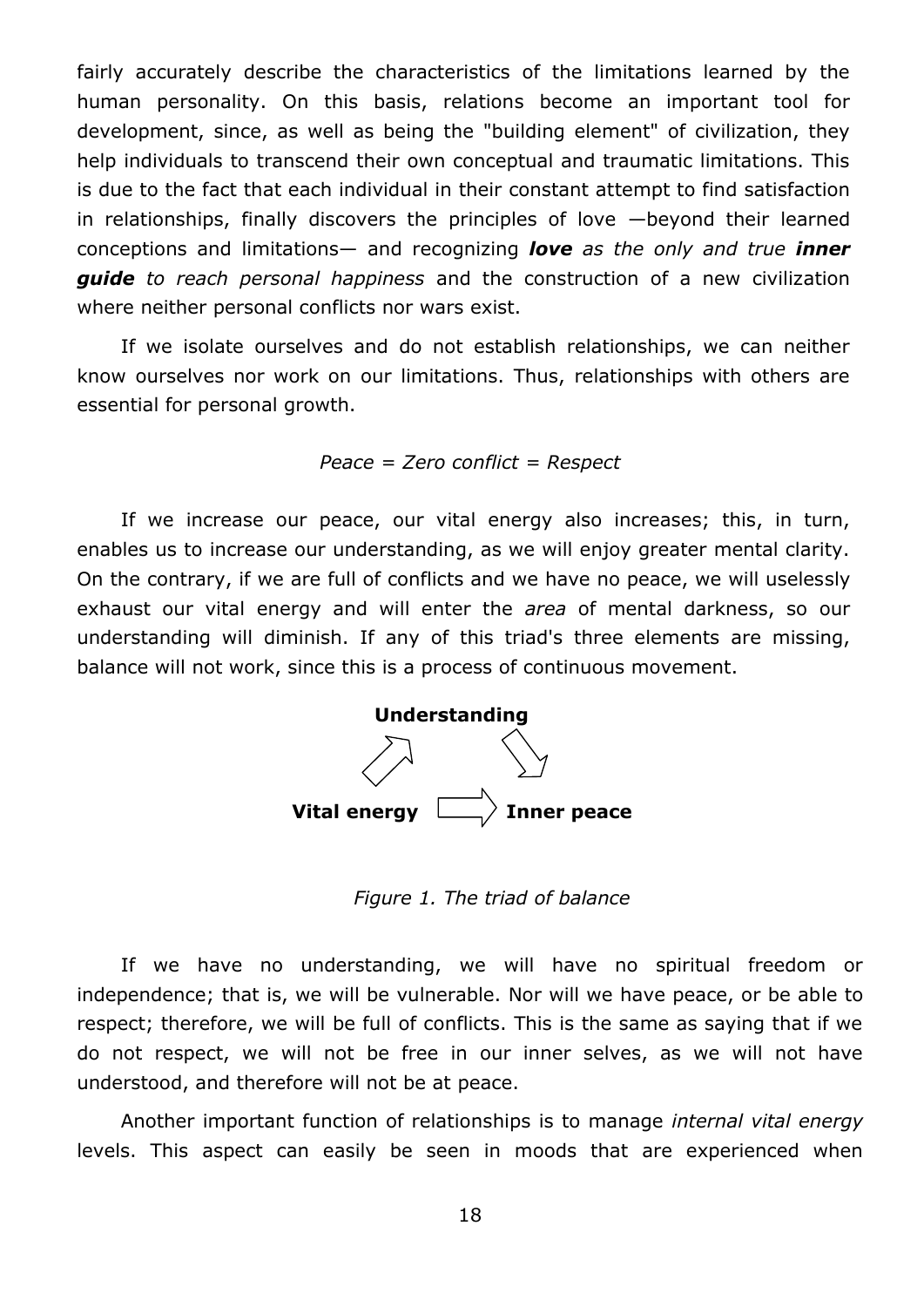establishing relationships that are based on selfishness and ignorance, or, conversely, when creating them on the basis of love and harmony. The way we manage relationships determines the internal energy levels that we will enjoy. Vital energy is produced constantly within us, and is normally consumed in the different daily activities we have: when we maintain a state of inner peace, we consume less vital energy than the amount we produce, so it increases, which manifests itself in a state of peace, understanding, satisfaction and inner wellbeing that makes it easier to express love. On the contrary, when internal states are in permanent conflict, the consumption of vital energy is very great and so this drops, manifesting itself in states of apathy, sadness, depression, anxiety, confusion, fear, despair, etc. Hence the importance of always managing our relationships (lovingly), from understanding and harmony.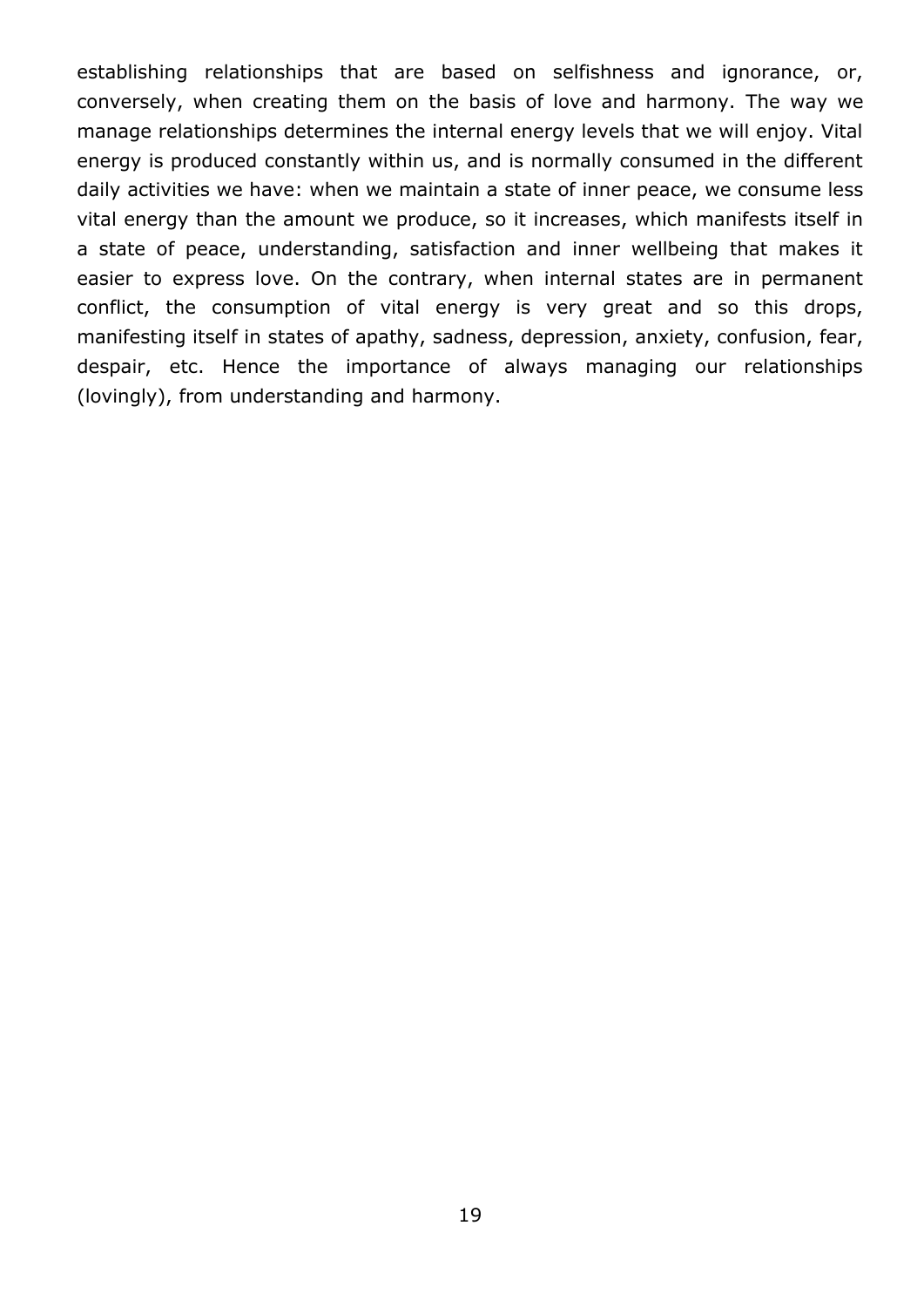## **Chapter 2. What prevents us from respecting?**

## **2.1 How to establish relationships of love**

Currently, one of the biggest obstacles for human beings to establish and maintain *relationships of love* —and thus achieve true satisfaction, harmony and mutual growth in sharing with others— originates in the conceptual interpretation that each of us makes of the intentions, feelings, attitudes and behavior of others. These interpretations often lead individuals to blame, judge (not respect) and condemn others and, of course, the deterioration of most relationships. And all this happens as a result of not realizing that their interpretations may be far from the truth.

We will now analyze the elements used by the mind to interpret the intentions, feelings, attitudes and behavior of others.

| <b>Information</b> | Received from a harmonious social environment or not |  |
|--------------------|------------------------------------------------------|--|
| <b>Beliefs</b>     | They limit happiness and relationships               |  |
| <b>Traumas</b>     | Traces of suffering that prevent peace               |  |
| Fear               | Of losing or not managing to obtain                  |  |
| <b>Knowledge</b>   | Concepts learned, not yet verified                   |  |
| <b>Analysis</b>    | Conceptual reasoning                                 |  |
| Logic              | Conclusion from reasoning                            |  |

*Table 3. Elements the mind uses to interpret others*

We can see from the above table that the elements that the mind uses to interpret the different situations in life and relationships, when we are not trained to live from love, rarely contain real principles of love, such as understanding, acceptance, appreciation, gratitude and respect. Therefore, the interpretation made by the mind is not real; it does not come from love; it does not produce satisfaction and usually deteriorates most relationships. This is resolved when we begin to live from the basis of the true understanding of love.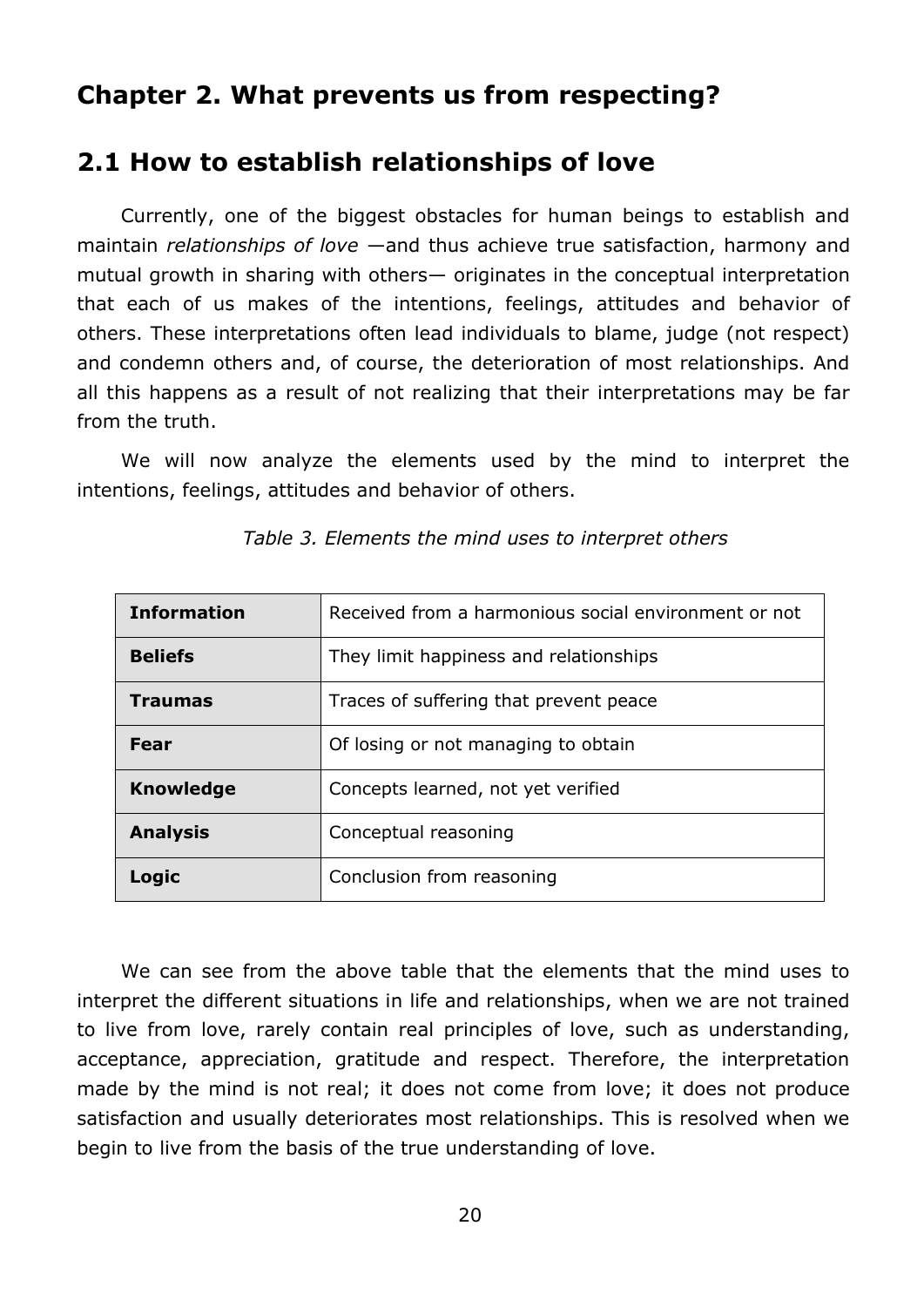#### *We only suffer from our false beliefs and interpretations.*

If we "believe" then we have not verified what we believe. As long we have not verified information, our beliefs will come from ignorance, since we will not even know if they are true or false. Actually, we all have beliefs; the question is how to distinguish false ones from those which are associated to a truth.

#### *The ignorant mind tries stubbornly to defend everything it believes in.*

The idea of good and evil is closely linked to beliefs; however, the truth is something different. For example, slaughtering cows is banned in India, but not in the West where, instead, it is well looked upon. This is an example of the fact that different beliefs determine how we consider what is "good" and "bad". To free ourselves from the conflict and stop being part of the vicious circle of hatred & revenge & bitterness & resentment & incrimination, we need to understand that truth has nothing to do with belief.

To find out which beliefs are true, we will have to verify them against the internal results they produce —either happiness and peace, or suffering— and also against external results —of relationships, health, resources and adaptation to the environment. *There is only one true belief: the one that fills us with peace and makes us happy*, because truth sets us free from suffering, ignorance, disease, conflict, fear, want, etc.

Truth is neutral; it does not interpret, it does not judge, it does not condemn anyone, it does not blame anyone and, therefore, it is absolutely liberating of all conflict. When an event is viewed from truth, it is understood to be necessary, regardless of whether it is listed by some as dramatic, or satisfactory or pleasant. Apart from that, every event is necessary, since if it were not, it would not be able to exist.

The first exercise to keep a balance within us is to understand that external events, as they are neutral, cannot cause us any harm. However, we do, in fact, do ourselves a lot of damage when we interpret events from ignorance. The result is that everyone hurts themselves by interpreting external events or the attitudes or behavior of others, and then blames others. But as long as we blame, there will be no peace or good relations.

If we understand events from truth, we can use them to the full. In other words, if an event confronts our feelings and, from truth, we see it as an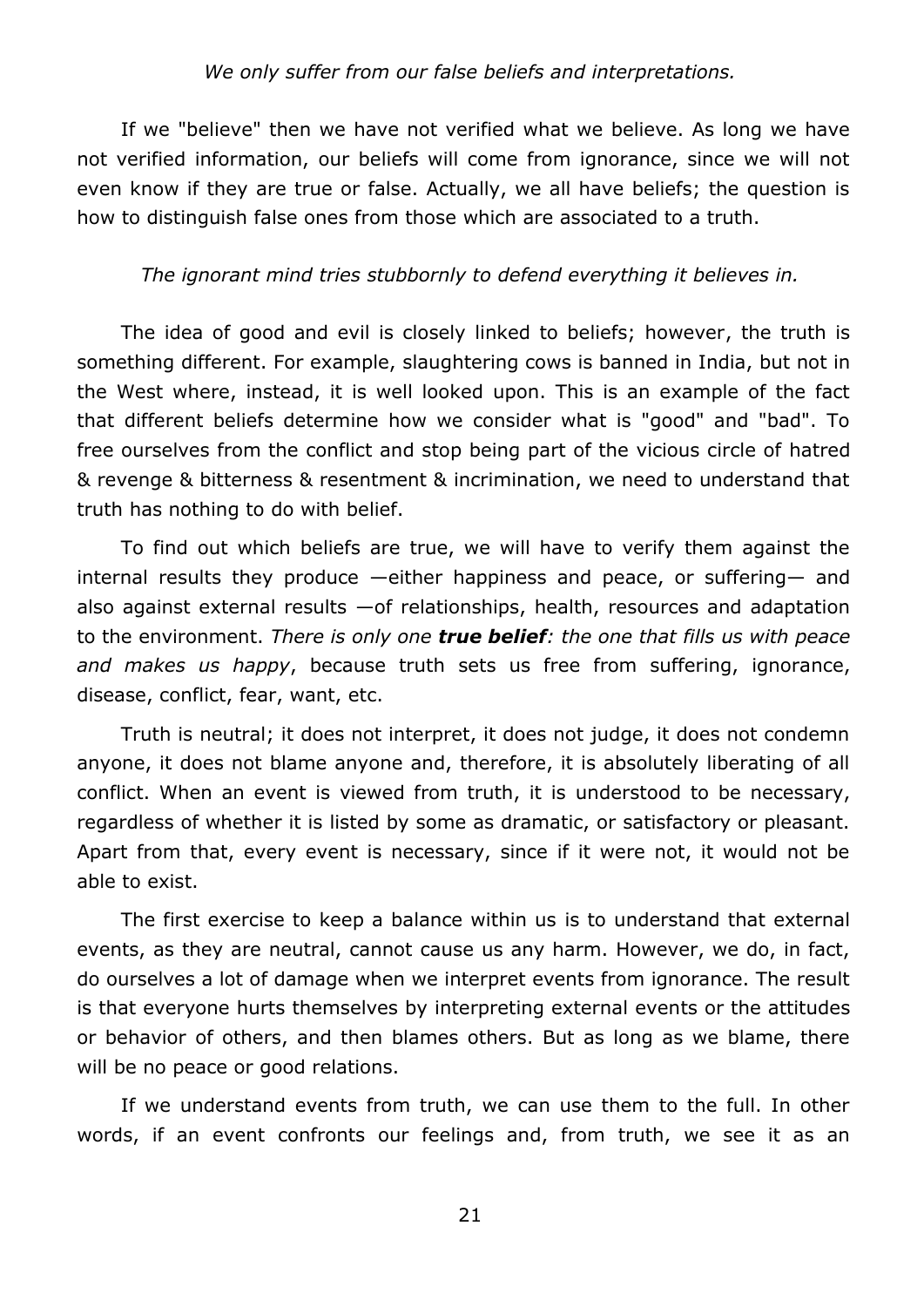opportunity to learn something new, we will find in it a value and it will cease to be painful or confrontational to become satisfactory, so that we will learn from it. At that point, we will already be seeing life from truth.

True enthusiasm comes when one has enough information to know how to do something, without any beliefs and with wisdom.

*Those who have expectations will find disappointment.* 

Expectations do not come from wisdom, only from our ignorance. It is therefore essential not to have them, but to enjoy every moment of life; that is all we have to do.

## *The only truth is love.*

If we grow in understanding within love, we will also grow in truth and find inner peace, serenity and happiness; because love and the truth will make us free. Thus, every relationship which is fully satisfying is always governed by the Law of Love.

Any concept that does not come from love is false, a learned limitation which comes from ignorance. For this reason it will always bring dissatisfaction, separation, pain and suffering because nothing other than that can be expected of ignorance.

All the results we get in life come from the Law. Therefore, the only thing which is modifiable and interpretable is the cause that has produced this result. If we change the cause, we can obtain a different result. But what has already been obtained cannot be changed; learning from it is what enables us to recognize the Law.

So, we can say that the results verify the law: they are not interpreted. The interpretation of the causes is the great mistake made by ignorance. This will be better understood with an example: two vehicles have crashed and two people are injured. This result is not interpretable but verifiable. A person or persons made a mistake, and the result is two crushed vehicles and two people injured. But in most cases we will interpret: Who was at fault? Who caused it? What will the punishment be? A wise person does not make any kind of interpretation but says: "There is a result that shows us a Law, and there is simply a need for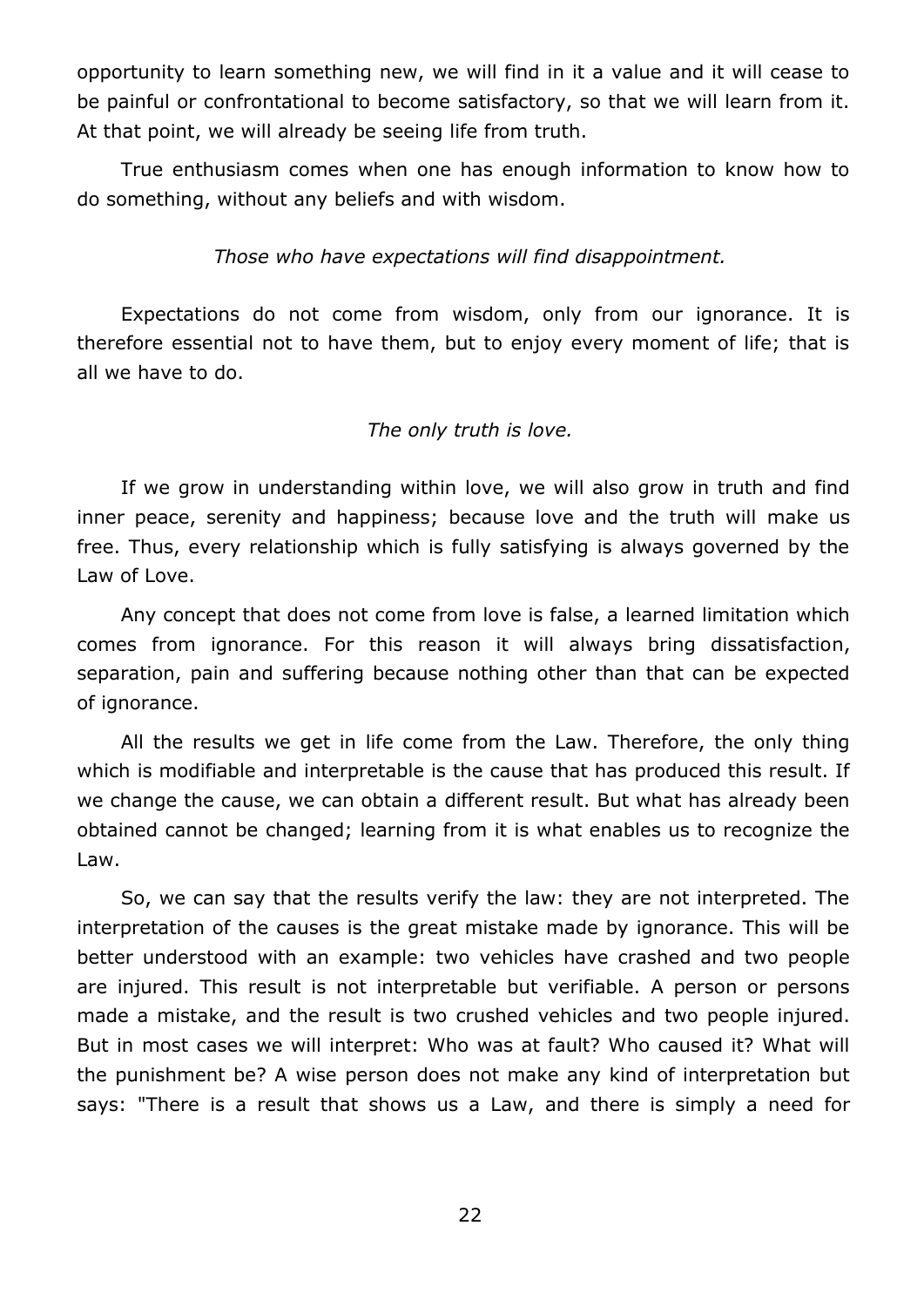learning". From wisdom one can wonder: What do we need to learn? This is really what it means to be in a loving relationship or not.

The origin of something undesirable will always be a mistake which, in turn, is an opportunity to learn something, so as not to do it again. We must try to learn rather than lay the blame or make accusations. In any conflict both parties learn; everyone learns what they lack: the victim, not to blame the aggressor, not to judge, and to discard what he does not need, through acceptance. The assailant learns to respect, not to attack, and to verify the Law of Cause and Effect.

To work on the conceptual interpretation and observe how we interpret life, we are going to judge, or rather assess, two characters. We need to obtain a verdict, and only two are possible for each one: they are either innocent or guilty —in our terms, as there is no culprit, we say he is "not innocent" or needs to accept the result of what he is accused of.

# **2.2 Two ways of forming unsatisfying relationships**

#### **2.2.1 Story of the first character, Martin**

Martin is reputed to have been the biggest manipulator who has ever lived. He was the third child of a family of five children. He was a very cheerful, friendly, attractive, very uncomplicated child; he easily won the affection of others, everyone spoiled him and he became the "favorite" of the family. Martin realized he had the ability to attract others, and thought he did not need to work since his parents had money and he simply had to use it and enjoy it.

Martin acted as follows: he never opposed his parents; he manipulated his teachers at school and managed to get excellent grades without studying; he was, then, a model student. He thought about marrying a rich woman and having two children to look after him when he was old. In the end, Martin stayed at home with his parents; he looked after them when they were older and inherited 50% of their assets. The other half was divided among the four remaining brothers.

After he died, he was accused of malicious intent —for trying to keep all the inheritance of his parents—, of falsehood —because he manipulated and tricked everyone around him to achieve his objectives— and dishonesty and opportunism.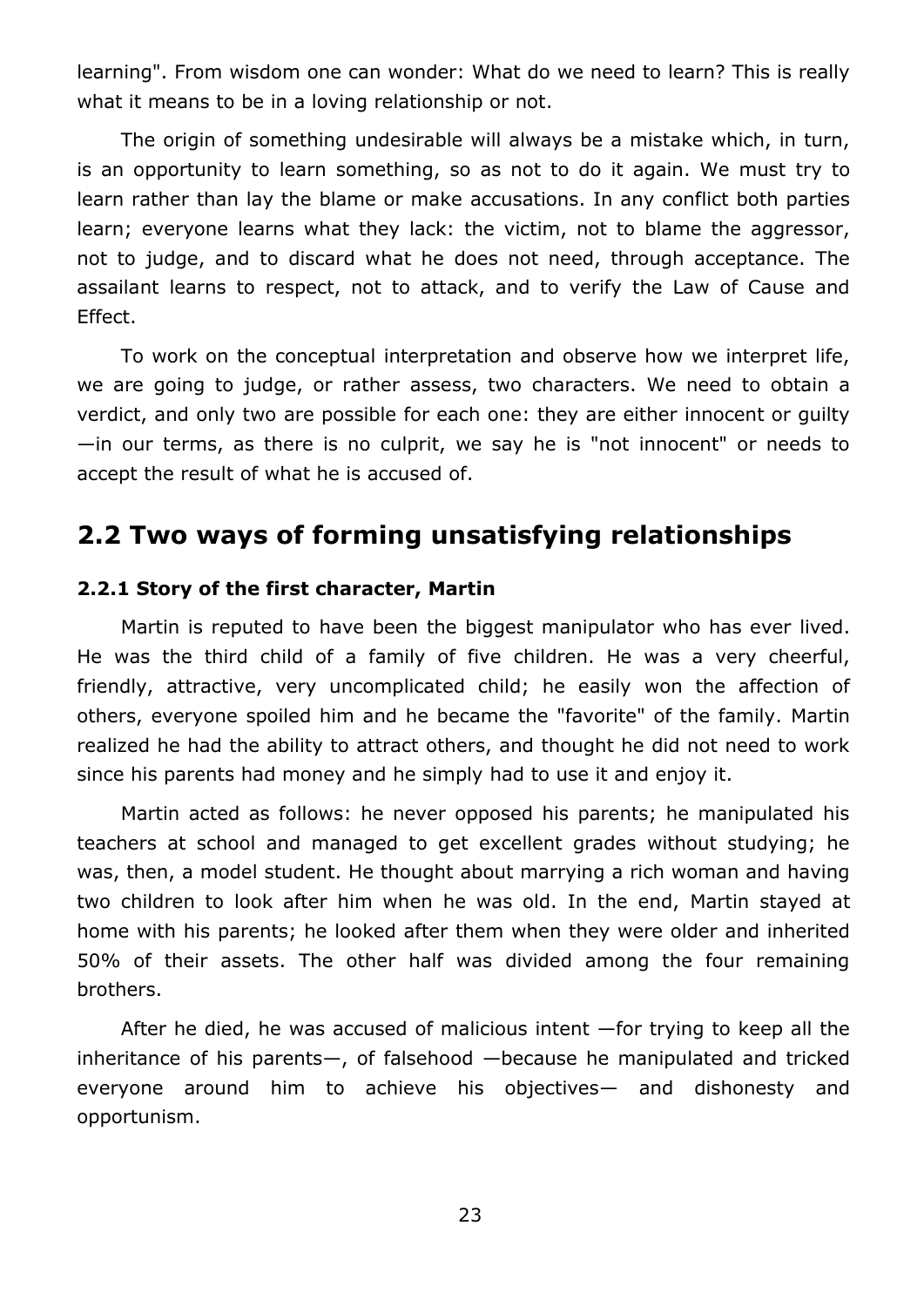#### **2.2.2 Story of the second character, Michael**

Michael is the antithesis of Martin. He is an up-standing, honest character who obeys the law and standards; the perfectionist. Things had always to be perfect, or they were not done. He was also born into a wealthy family, as the eldest of three brothers. Michael was totally unable to think of manipulating anyone to make a profit. He was a perfectionist and got angry easily if something was not perfect; he did not allow any mistake to be made by his younger siblings or his parents, and criticized anything that was not well done. He was annoying, since he told everyone a few home truths and always pointed out to them what they had done wrong.

Due to all this Michael had few friends. The relationship with his parents and siblings was bad, since they found him quite unbearable. He was also a model student, and never allowed anyone to help him or do any of his work. As an adult he succeeded in business, thanks to his integrity. He married, had two children and continued to be very demanding; nobody pleased him. He later separated; one of his sons committed suicide at age 18; and the other daughter disappeared. His parents died without him having forgiven them for their lack of character and firmness. His brothers had no more dealings with him and he was left alone.

When he died, he was accused of injuring, destroying, harming and nullifying the life and happiness of others.

#### **2.2.3 Evaluation and reflections**

Reflecting on these two characters we can see what we usually do in our conflictive relationships: conceptual interpretations of real events can be enormously varied, the confusion caused within us is great, and our methods of evaluation are confusing. Often we judge, evaluate or interpret from false beliefs, not from true understanding. No matter how long we have taken to gain this understanding; once acquired, we are healed from our entire past. But the problem is to interpret the causes rather than observe the results. By accusing people, governments or circumstances, all we achieve is to show our ignorance.

Think about the stories of Martin and Michael from a position of wisdom by asking ourselves these questions:

1. Are they innocent or not? Both characters are innocent, since ignorance is not a crime. The *innocence of the mental field* can make mistakes, and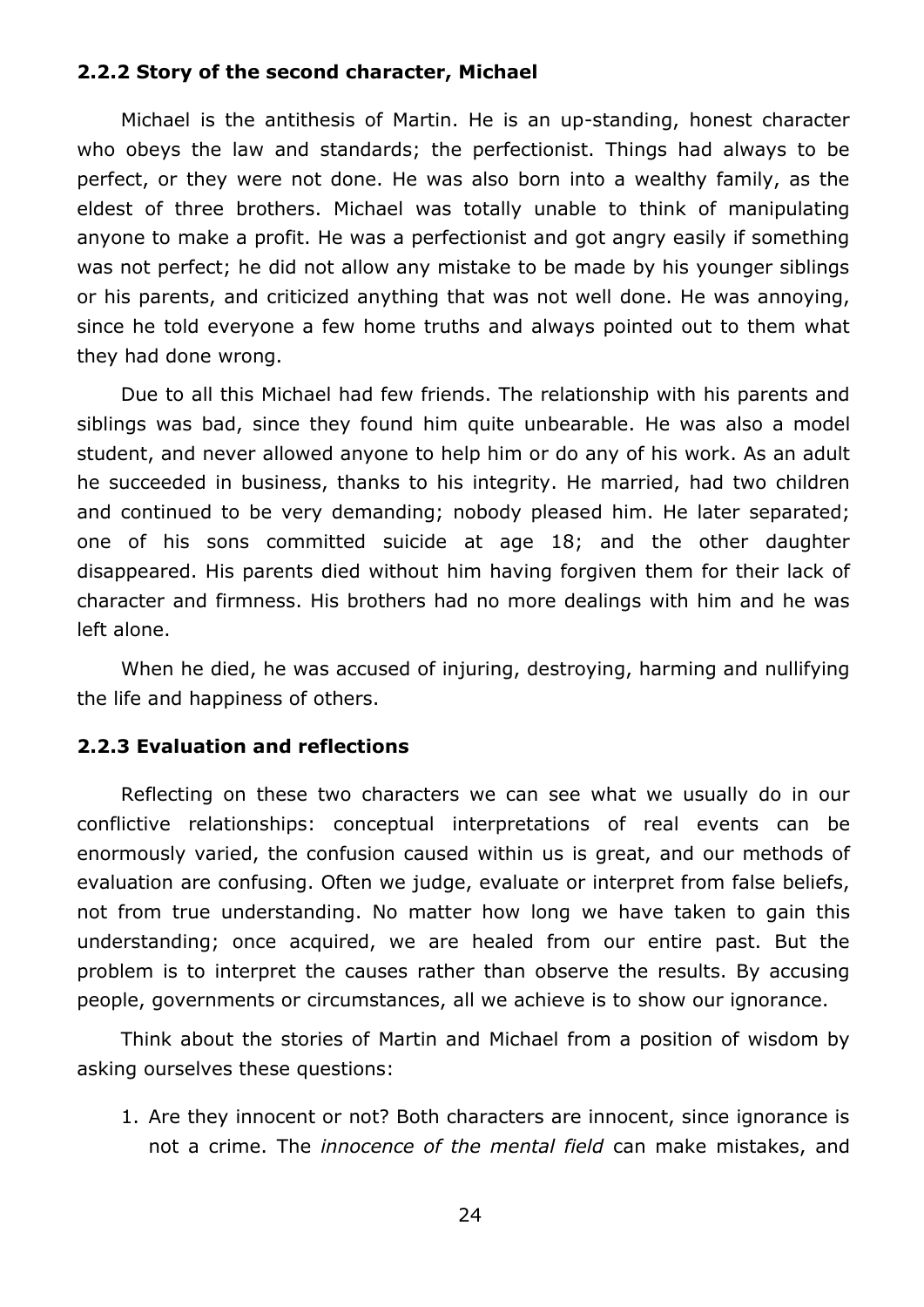the ignorant must learn not to make them. How do we know that this is a mistake? From the results obtained by each person. So, Martin obtained excellent results; when coming to judge the supposed tools he used to achieve these results, we make a mistake in interpretation with our false beliefs. The case of Michael is totally different, but he is also innocent because he thought that by being demanding and perfectionist he would achieve great results, but did not get them because he made the mistake of judging and criticizing everything everyone else said or did.

- 2. Was his intention good or "bad"? Everyone has good intentions; no-one does things badly on purpose as everyone does the best they can. Martin's apparent "bad intentions" are simply interpretations of our own; he did not have them. He may be accused of obtaining everything without working; that comes from wisdom, as this is simply a question of meeting a commitment while thoroughly enjoying oneself. Martin provides a service to his family and obtains satisfactory results. For his part, Michael has good intentions, as he wanted to do everything perfectly and tried to get others to be as perfect as he was.
- 3. Do they deserve to go to "heaven" or "hell"? If we had only seen the results, we would realize that Martin achieves an extraordinary life, which we call "heaven", as he learned to express his values, at first unwittingly, and then with greater understanding, and the means he used were all loving: he never fought with anyone but rather collaborated, supported, served, and committed himself. In contrast, Michael goes to "hell" since the results obtained show that he "did not know"; he did not learn what life was teaching him. Therefore, he remained in the lower *triangle* of the Laws of the Universe, known by the name of "hell" with the learning still pending.

Hell is actually what each of us creates within ourselves in situations we do not understand; these confrontational situations occur in the early stages of evolution, which is what we call the *lower triangle*.

The Laws of Affinity and Cause and Effect are derived from the Law of Correspondence. The first basically says that what we store in our interior is what we will find outside— love with love, violence with violence. For its part, the Law of Cause and Effect means that everything that is thrown outwards comes back with the same burden as it was thrown out with.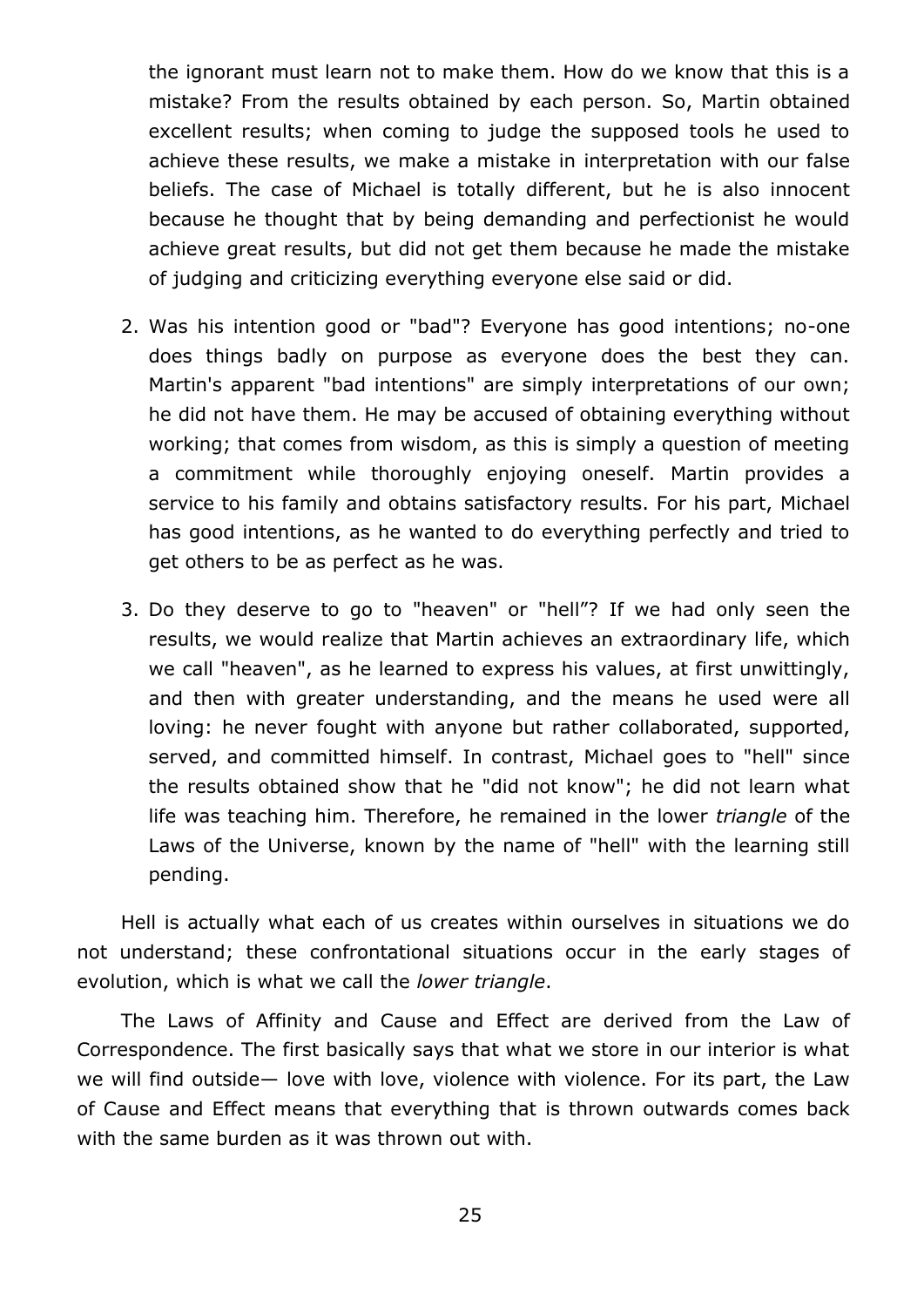#### *The result we obtain shows what we have inside.*

The Law of Correspondence, for its part, says that everything is in its rightful place, and that every event has its place and a specific event in the Universe corresponds to it. Therefore, we reap what we sow where we live and in the experiences we have daily. Absolutely everything that happens in the life of a human being has been created by himself, and he will not have to blame anybody for this, not even himself. If we have produced certain events, we have done so for the purpose of learning and discovering the laws that govern the Universe. Therefore, we do this from a need to learn.

Until we understand this, we will continue to have troubled relationships which arise from conceptual interpretations. This consists of changing what we do not understand and accommodating it to what we "want" to understand, and we human beings have a great ability to do this.

In our examples, Martin verified the Law of Harmony, and followed the principle of love that governs satisfactory results. Therefore, he could become a teacher and teach what he discovered. For his part, Michael verified the Law of Evolution and the presence of the *clash of opposites*, —which is very confrontational— and became aware of his own ignorance. Therefore, to come out of this, he needs to learn in the *lower triangle* (or hell).

The Law of Evolution allows mistakes, and that of Correspondence determines where, when and under what circumstances the mistake is made. The first designs the learning processes and the second places the person in the "first grade", "second grade", etc.

According to the Laws of Affinity and Cause and Effect, if we are full of hatred, we will find violence externally. This effect will multiply, since from this correspondence comes the culprit: if we believe that there is a culprit, we will think about the punishment and the need for justice, and this in turn will generate revenge. To come out of this vicious circle and change the correspondence we need to totally and definitively renounce responding to violence with hatred and hatred with violence.

The results enable us to verify these laws. Whether the result is satisfactory or not, the question that everyone needs to ask themselves, from wisdom is: "What did I do to achieve this result?" And if this is satisfactory, the next question will be: "What can I do to repeat it?" If it is unsatisfactory, the question will be: "How can I learn not to repeat the same mistake?"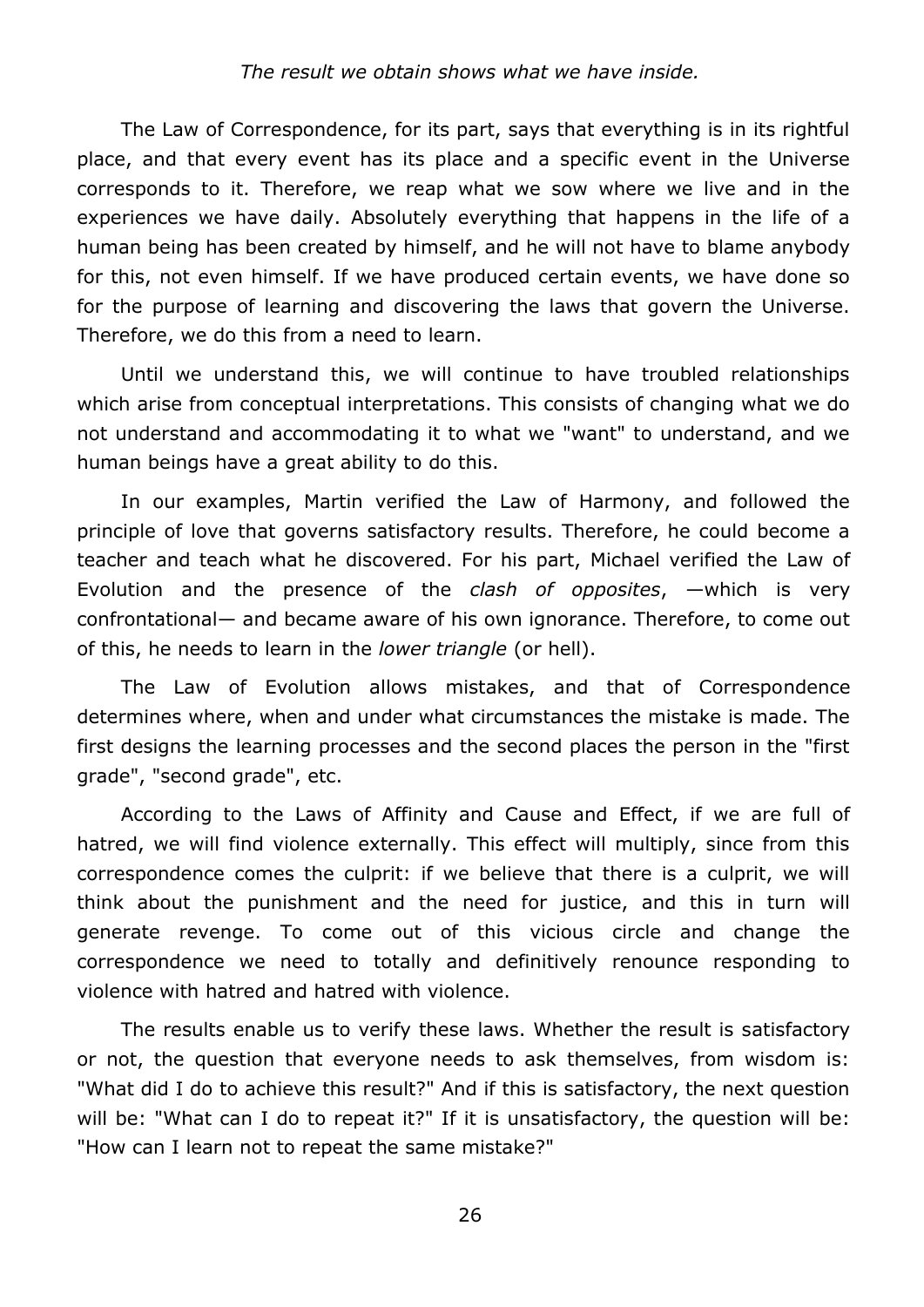When someone, or we ourselves, make a mistake, we need only to ask ourselves one question: "What do I learn from my own or another person's mistake?". In contrast, the question: "Who's to blame?" leads to disaster, since assigning blame only leads to punishment, and this in turn to violence, resentment, hatred and revenge. This explains what is happening on the Planet; it is not possible to resolve relationships where there is a culprit, punishment and aggression.

Most of us, instead of using self-assessment, which gives excellent results, use self-deception. We use this because we think we know what others need. But if we do not even know what we need ourselves, we will know even less what others need. The subtle self-deception of the ego comes from thinking that we are "good" and therefore we think of others, and act on behalf of others. But the truth is that we do it for ourselves—either to seek approval, or so that others recognize our own values; and, of course, since we love to "serve" others. The typical phrase might be: "I'm right, and I think about others because I know what's right." But how can we know what is right if the result itself shows otherwise? Results are a much better indication than we think.

Another delusion is to think that we can help others to change. We can provide them with information or tools but it is others who change themselves: we ourselves cannot change anyone else. We need to accept other people as they are.

Another self-deception lies in the belief that we would be happy if everything was done the way we say. In fact, the ego cannot be satisfied, since it always wants what we do not have and, no matter how much we have, we will invent something that is missing.

It is also a form of self-deception to believe that you can bring happiness to others or that others can make us happy. On the contrary, we can learn to be happy by ourselves and to share happiness with others, but nothing more. "My happiness depends on myself only."

As we intend to learn to establish relationships with a high level of satisfaction with all beings in the Universe, the first being we need to learn to build this kind of relationship with is ourselves. If we have nothing inside, we cannot offer anything to anyone. The process begins with our own mindset.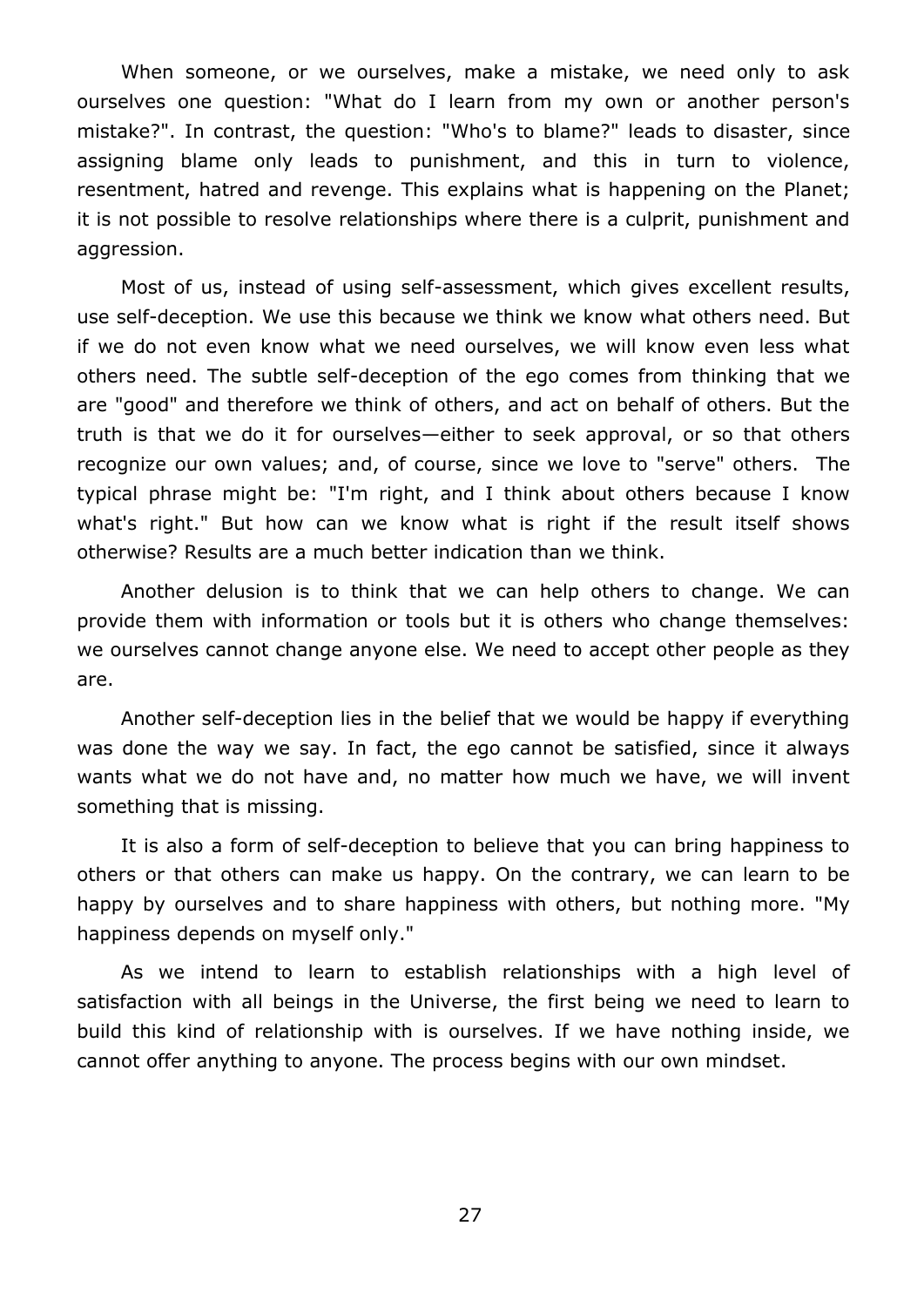# **Chapter 3. The origin of human behavior**

Human behavior originates from three different internal archives that we can learn to recognize and consciously manage. Behavior can be classified as follows:

- **1. Natural behavior** (survival and selection). This is termed *innocent*, since it is based on the role of instinct; this is expressed through the selection of the best qualities and the genetic match for procreation, and its fundamental purpose is to *sustain life*. In the field of relationships, this behavior is basically insensitive to the needs of others: the individual is concerned only with himself, so we interpret him as being selfish. This is, therefore, purely instinctive behavior, which has to do with survival, and is unconscious, automatic and devoid of feeling.
- **2. Learned behavior** (cultural and intellectual condition). This is called *ignorant*, since it is based on constricting traumas acquired by experiences which are not understood, and in all kinds of learned knowledge but not yet verified, which the intellect experiences through analysis, research, conclusion and obtaining results that can be verified as understanding. Its main purpose is to *experience life*. Learned behavior makes relationships more difficult due to their interpretive nature, which leads to conceptual assumptions and beliefs; this leads the individual to develop a certain susceptibility associated with feeling.
- **3. Correspondent behavior** (level of consciousness). This is called *conscious,* since it is based on an understanding of the different aspects of life and levels of development, as well as the recognition of the Laws governing the Universe and Life itself. Its main function is the expression of love, through which the limitations arising in the other two archives are overcome. Its main *purpose is to* understand life. Relationships based on "correspondent" behavior function smoothly, without any mishaps and achieve amazing levels of human and social satisfaction, since this brings the full development of acceptance.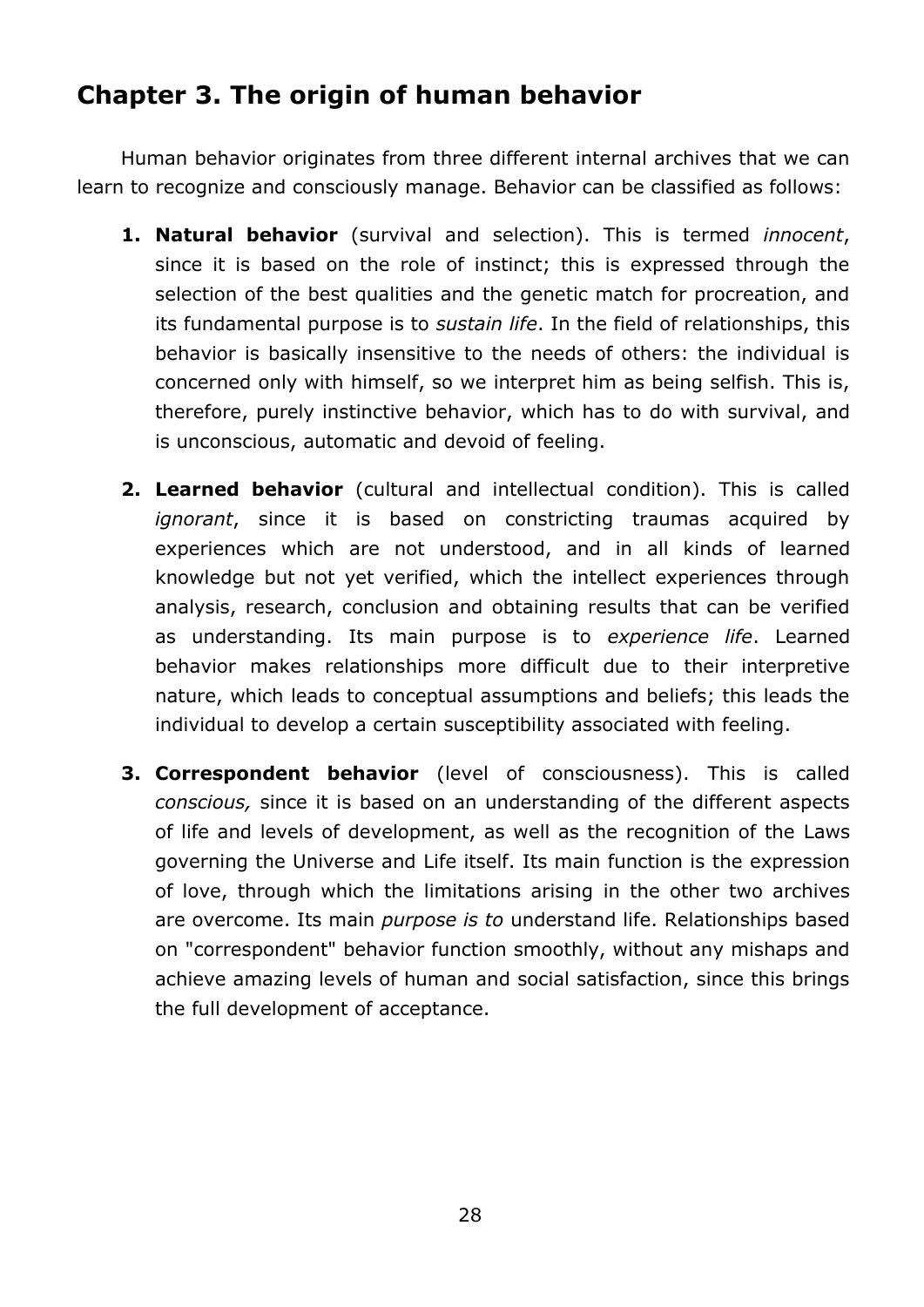In the table on the next page, the left-hand column lists the permanent characteristics; the temporary ones, i.e., which we can transcend or stop using; what the results are; the way to recognize the presence of each of these archives internally in ourselves; and what the features of their organization are, i.e., the starting point for the information organized by each center.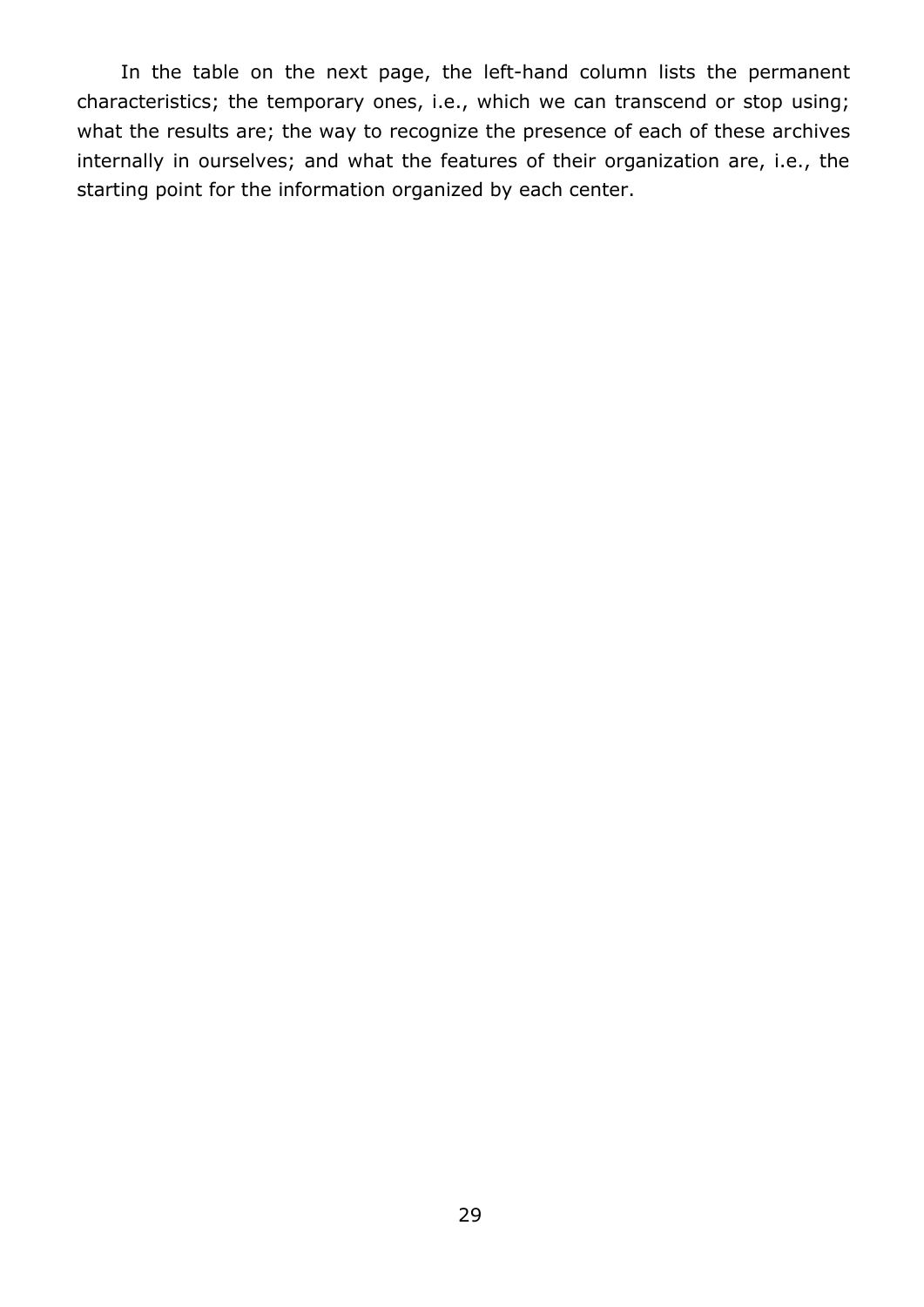| <b>Instinct</b>           | Learning                            | <b>Understanding</b>                   |
|---------------------------|-------------------------------------|----------------------------------------|
| (Genetic file)            | (Personality)                       | (Spiritual part)                       |
| Maintaining life          | <b>Experiencing life</b>            | Understanding life                     |
| Physical balance          | Investigating the Laws              | Recognizing the Law                    |
| Compatibility &           | Analyzing & Interpreting            | Knowing how to get results             |
| Attraction                |                                     |                                        |
| Selection & Adaptation    | Conclusion & Logic                  | Verifying the Law                      |
| Making most of moment     | Expectation &<br>Disappointment     | <b>Appreciation &amp; Gratefulness</b> |
| State of alertness        | <b>Anxiety &amp; Stress</b>         | Security & Peace of Mind               |
| Being irritable & Fleeing | Mistrust & Loneliness               | Confidence & Integration               |
| Territoriality            | Individualism                       | Sharing                                |
| Aggression & Defense      | Controversy & Fanaticism            | Corresponding action                   |
| Possessiveness            | <b>Exclusivity &amp; Attachment</b> | Freedom                                |
| Physical desires          | "I wants" & Frustrations            | Acceptance and obeying Law             |
| Fear                      | Trauma                              | Inner peace                            |
| Possessing or subjecting  | Competition                         | Participating and serving              |
| Living or dying           | Winning or losing                   | Permanent integration                  |
| Automatism                | Judging and condemning              | Understood decision                    |
| React                     | Criticism & Bitterness &<br>Guilt   | Accept & Internalize & Act             |
| Pain                      | Sufferance                          | Enjoyment                              |
| Pleasure                  | Satisfaction & Pride                | <b>Happiness</b>                       |
| <b>Emotions</b>           | Feelings                            | Love & Harmony                         |
| <b>Sensations</b>         | Passions                            | <b>Admiration &amp; Ecstasy</b>        |
| Genetic                   | <b>Cultural &amp; Learned</b>       | Corresponding understanding            |
| From birth                | Acquired personality                | Trained consciousness (internal)       |
| Innocent                  | Ignorance & Beliefs                 | Verified truths                        |
| <b>Flock</b>              | Society                             | Fraternity & Brotherhood               |
| Unconscious law           | Rules & Agreements                  | Recognized Law & Unanimity             |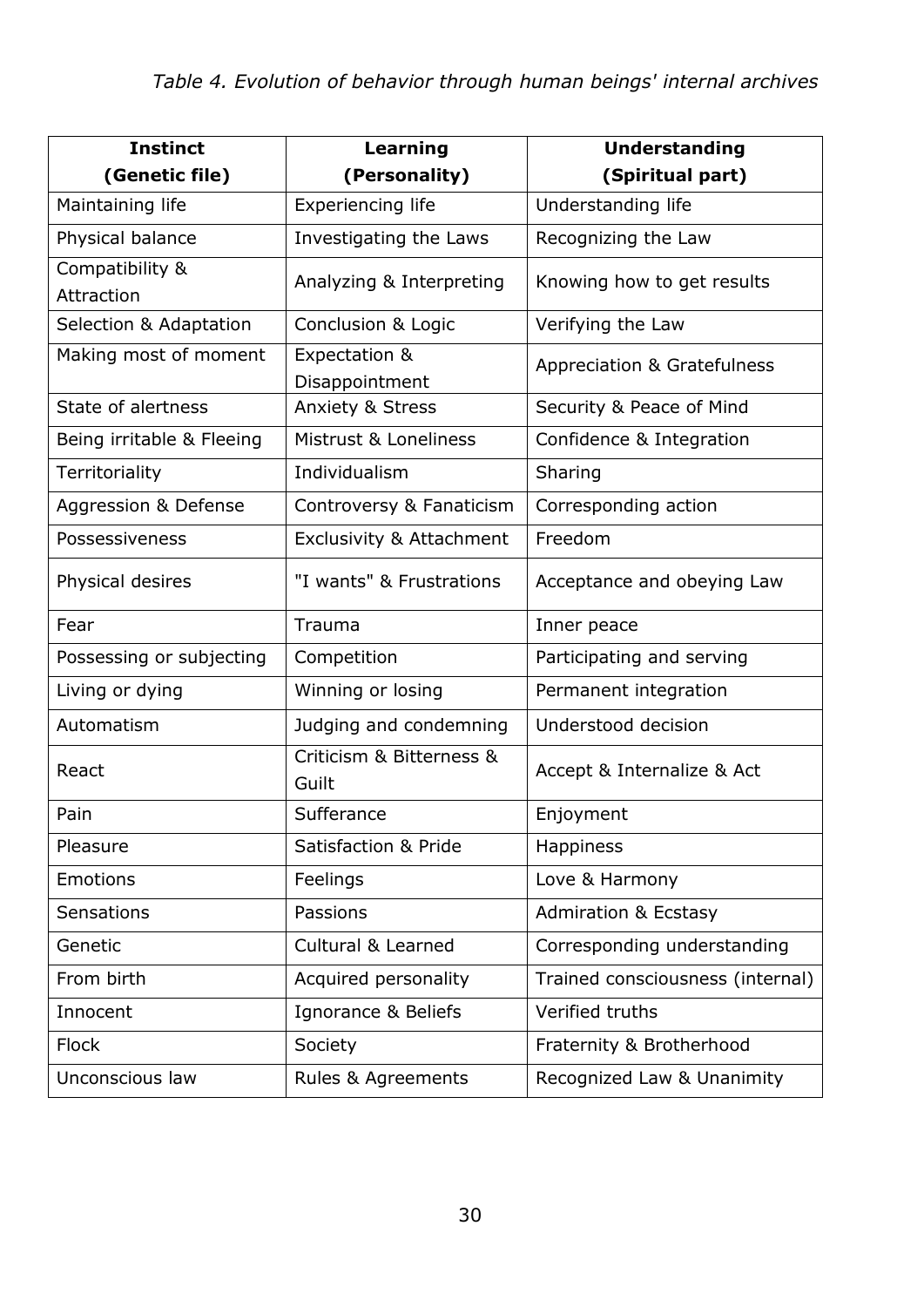The conclusion drawn from this is that if we do not overcome the transitory characteristics of instinct and personality, it is unlikely that we will succeed in building relationships of love.

Furthermore:

- 1. Instinctive behavior (an animal characteristic) dominates a person when the person has not yet developed another archive or higher centre that could guide new behavior. When the personality archive or learning centre is activated, instinct should be reduced to its basic permanent function, that is, producing and sustaining life; but this does not occur, since what is learned is not able to understand the basic Law of Nature, so it introduces concepts of how to maintain life within its pattern of learned behavior.
- 2. When the lower centers (instinct and personality) become the "leaders" of behavior, life becomes a permanent inner conflict which is reflected in disharmony in relationships. This will always be the result of aggression, defense and conceptualization. Learned (conceptual) behavior and the result of dissatisfaction and suffering is inevitable as long as the archive of the higher centre of understanding (consciousness) remains nonoperational, even if only partially. When this happens, the center of learning is reduced to its basic function: to experience life and obtain verified results to nurture the development of consciousness.
- 3. Behavior which is correspondent with the Law and also with harmony has as its centre of control the archive of understanding (consciousness); this is not unaware of the importance of the other two centers in their basic complementary functions, for the development of understanding. However, human behavior originates in other centers that do not have the information or characteristics necessary for the expression of love. Therefore, until we achieve behavior based on the centre of understanding, people cannot find happiness in their relationships or satisfaction in life. And just as we cannot express feelings through instinct, it is not possible to express love through concepts and interpretations arising from ignorance either.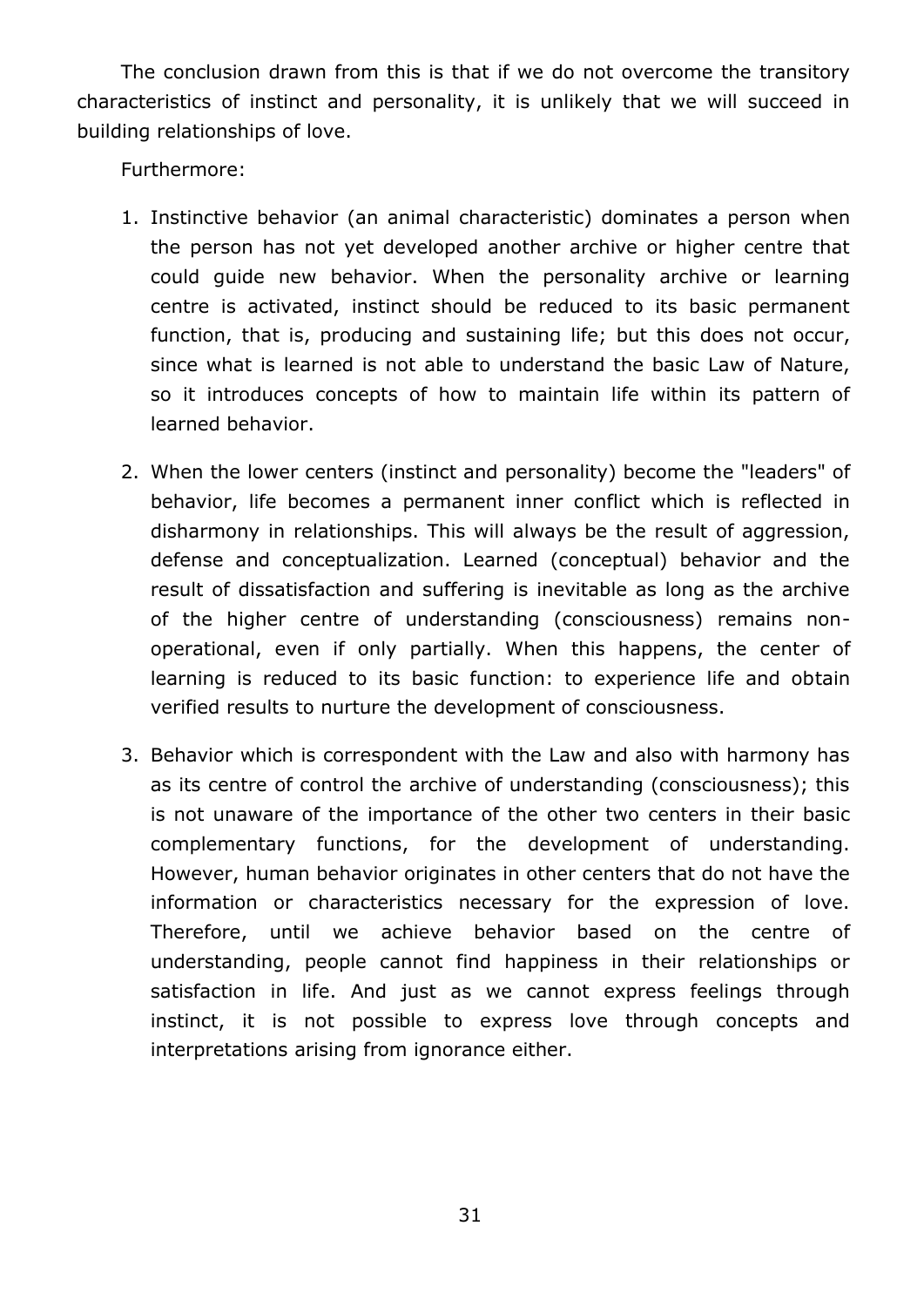# *If our centre of control is not the archive of understanding, we can never experience happiness.*

As long as we have a body, the permanent characteristics are constant and we need to address them with wisdom, from understanding. Temporary characteristics are necessary until we have developed sufficient understanding; then we will stop using them. This is because everything that is not perfect is temporary, and the only thing that is eternal is perfect.

Physical desires, which are normal and natural, become "I wants" and frustrations on the mental level, and accept and obey the Law in understanding. We human beings obey the Law of Nature as regards maintaining life; the Law of Harmony in relationships; and the Law of Love in respect.

Instinct is not a conscious archive but a purely automatic one; it reacts instantly to any external, positive or negative stimulus; it is not rational. In contrast, judging or condemning is, indeed, rational, but is associated to false beliefs. This is what makes up the personality, since each archive has its equivalent in another which is superior to it.

Thought, which comes from wisdom, should be a voluntary tool, not an automatic one; this is why we call it voluntary, directed and sustained thought, and in this way it transforms the mental field.

The voluntary repetition of a procedure creates a habit. The ultimate goal of this process is to develop the habits of peace, coexistence, respect, non-reaction. But that is after going through a voluntary process; if this is left "on automatic", our behavior will remain instinctive or learned & cultural.

As for the results, instinct reacts with pain when the body is injured; this is its defense for the body. For its part, the mental field reacts with suffering; that is the defense of the ego. Lastly, in understanding there is no possibility of suffering but a decision to enjoy every experience in understanding; that is what keeps the structure of love within us.

Feelings, just as they move automatically towards the positive side, can also move to the negative side, depending on external events. What does not show any degree of oscillation is understanding. When we understand that we direct our feelings ourselves, and that they are not determined by what happens outside ourselves, they cease to be automatic and become voluntary.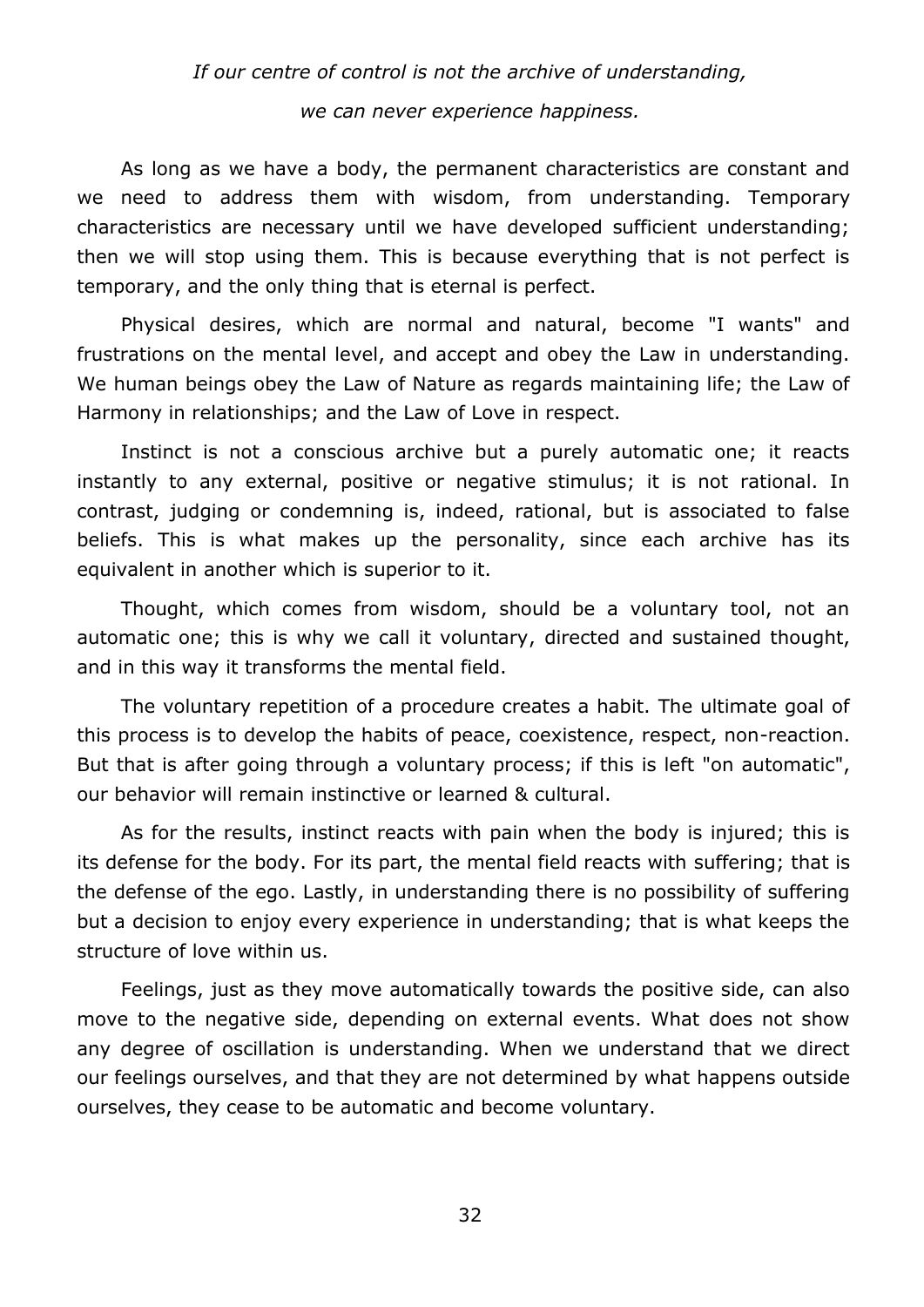Along the *same lines as understanding, peace & love & happiness* are voluntary thought and behavior. This is a question of us voluntarily being able to take a decision or create a feeling or positive emotion "from above". However, if this happens "from beneath" it will be automatic and therefore subject to duality.

Feelings are associated with beliefs. Thus, if our own beliefs lead us to believe that something is good, the resulting feeling is satisfactory; but if the opposite happens, a negative feeling will be produced. In short, feelings are a great tool for self-knowledge. However, on reaching the level of understanding, there is no more feeling, only the voluntary decision of wisdom.

We will see now what the procedure is for disposing of the characteristics of instinct and learning that they are transitory, as are their results. This can be done through three techniques:

- **1. Wisdom information**. This has to be sufficient, efficient and timely information. In order that we are ready to receive new information —since human minds are new but the culture-based information is very old; a few thousand years old— we need to reach a state called the saturation of suffering. When we do not want to suffer any more, our mind opens up to new information to overcome that suffering.
- **2. Mind reprogramming**. Once the mind is filled with information which is verified by ourselves as individuals, we will use it to re-program, which will totally change our mindset. This is what is done with voluntary thinking, directed and sustained, using verified information. We should observe how we talk to ourselves, since verbs and thinking constantly reprogram the mental field. We should treat each other with love and if we make a mistake, say: "I'm getting better, next time I'll do it better."
- **3. Desensitizing feeling or trauma**. This enables the person to remain free: when we manage to remember the trauma without suffering, we are cured.

We all have some level of understanding. Encouraging it to manage our relations on the basis of love, peace and happiness will provide the highest level of satisfaction in our relationships.

Managing our instincts is achieved through mental reprogramming, while managing the ego is done by agreements directed from understanding, and mental flexibility.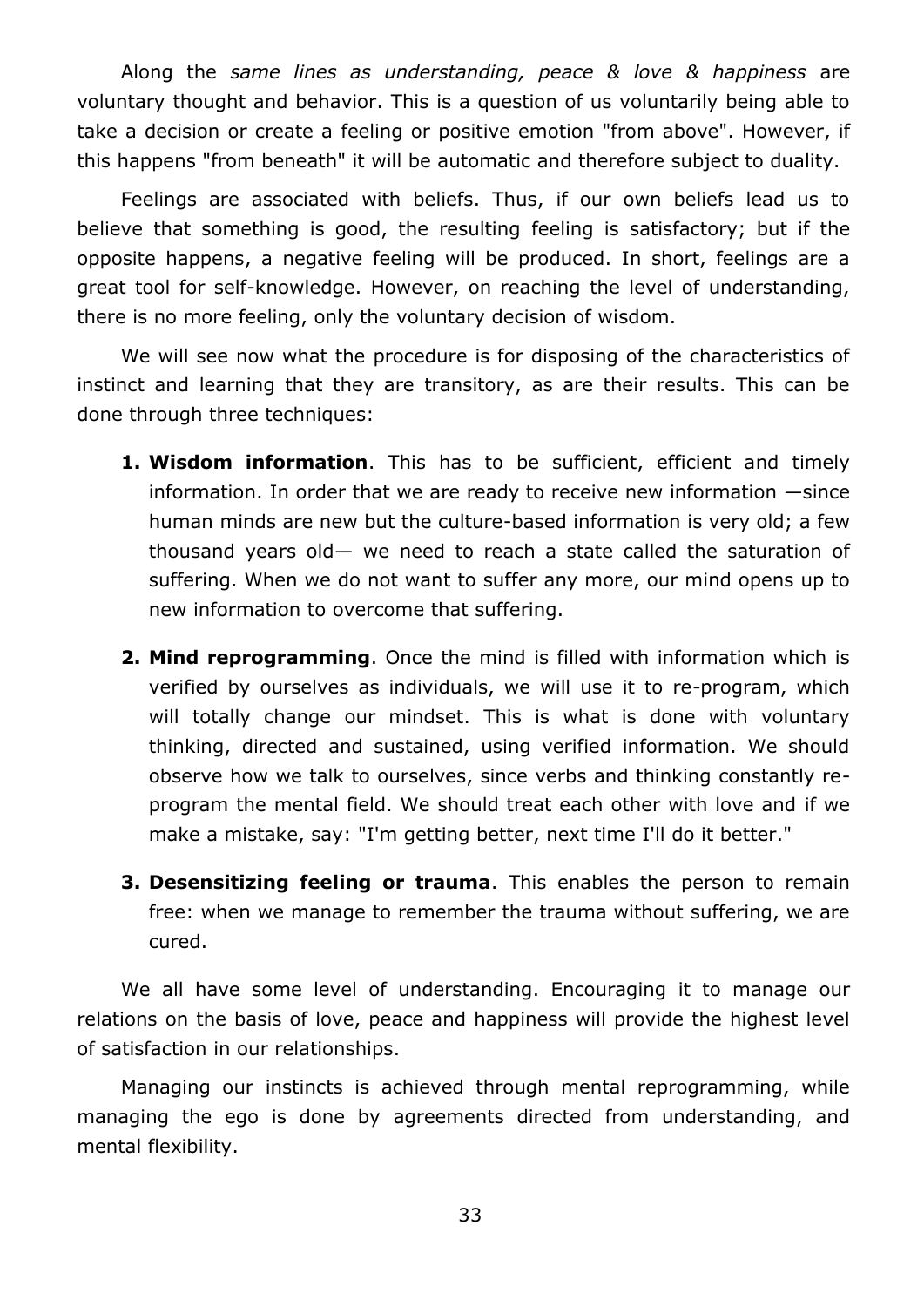As already mentioned, the codes of instinct are automatic, not rational; i.e., they have nothing to do with the mental field. People do not decide to fall in love; they may decide to establish a relationship, but falling in love just happens. Then, from the mental field, they have to decide what to do with what has happened, following their instinct.

Consequently, relationships are not built from instinct; if this were the case, they would not have a permanent basis but a temporary one. Instinct is not able to maintain a relationship beyond three years, and we, as people, want to build relationships of love in order that they are stable.

Therefore, a relationship of this type (permanent and stable) must necessarily arise from an understanding of the mental field, a conscious decision. Look at the following example: a person makes a commitment from the field of understanding; this commitment is valid for those who have acquired it by mutual agreement and therefore it has a value and people who have acquired it are willing to be loyal to it. Someone may experience twenty crushes at the same time but will not pay any attention to them; they will simply see that it is normal that their emotions, spontaneously and naturally, just as they become heightened, also return to an equilibrium and that is all that happens. It is understanding that decides not to break a commitment because of a temporary situation caused by instinct and genetics; although it is true that it cannot deny that the situation exists.

It is not necessary to cut short the experience; we simply have to let it pass of its own accord. The cycle of falling in love is temporary, and this is one of the main problems for most couples, who think they will be in love forever. That is not true; it comes from false beliefs. Love is for one's whole life, not relationships —because if a person has loved, they can never stop loving, regardless of whether or not the relationship still exists. When we say we have "run out of love," we are not telling the truth; we have run out of affection, feeling, but not love, which is permanent.

Nor is it true that we suffer because of love: we only suffer because of our feelings, due to personality and ego. So, when we talk about love we refer to something that is beyond human conception, which extends only to the level of belief; from there it is pure understanding. There is no concept.

In short, all relationships will be healthy if we establish them on the basis of clear agreements. We can seek to supplement our lives in different ways, through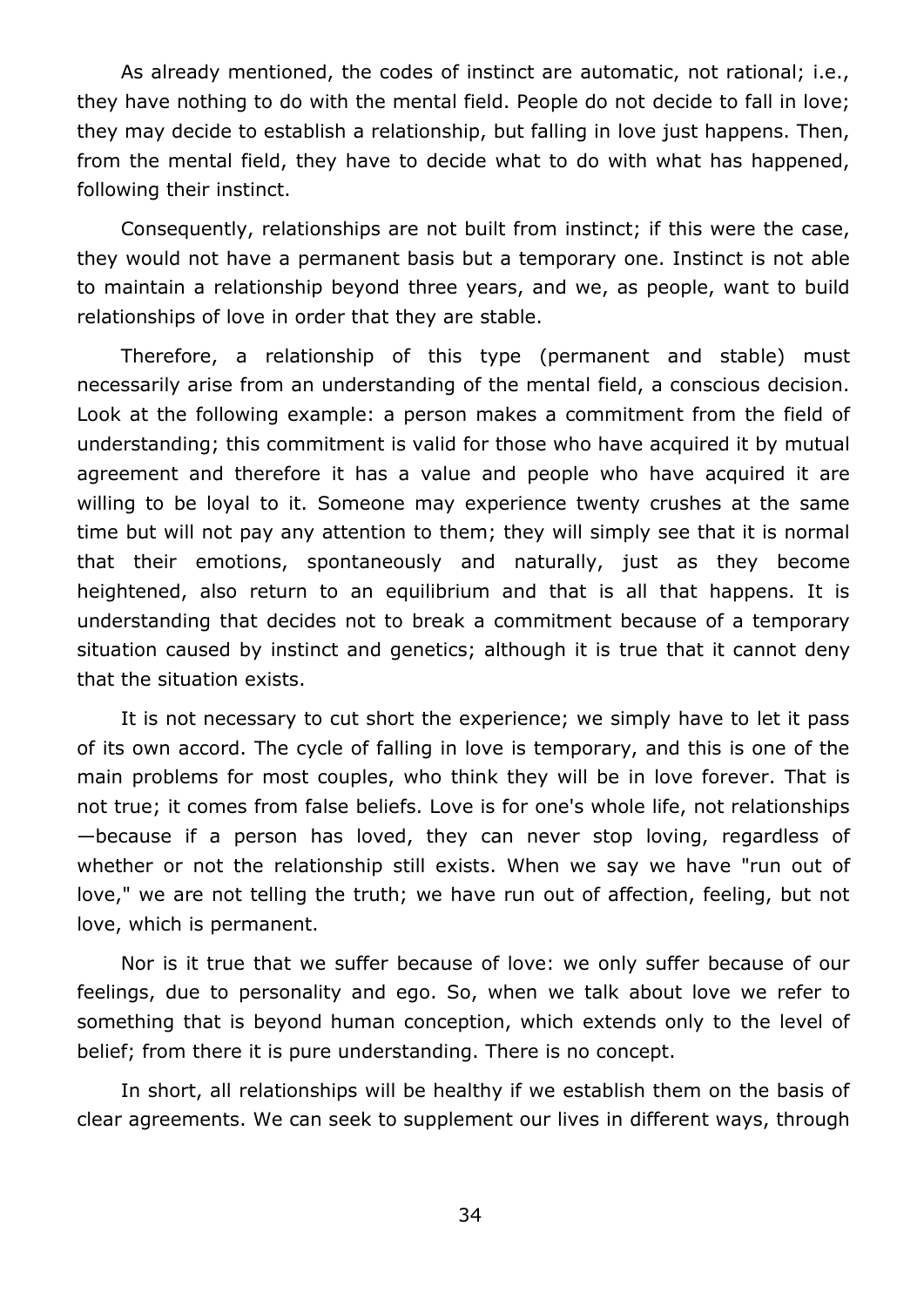different types of relationships: friendship, integration, partners, brotherhoods, a couple, etc., but there must always be an agreement between the parties.

## **Mistakes that harm relationships**

- *Aggression*, which usually originates in our instinct to defend ourselves.
- *False beliefs,* that originate from learned culture.
- *Assumptions,* which are based on personality.
- *Spontaneity,* which also comes from personality. Usually, if something does not arise spontaneously, people do not value it.
- In general, all *automatic reactions* are destructive to relationships, since they generate guilt, bitterness, resentment, over-sensitivity, etc.

The solution for getting rid of all this is to reject aggression, assumptions, automatic reactions, spontaneity, ego, guilt, resentment and susceptibility. What are we left with then? With understanding.

## **Behavior that improves relationships**

- The *ability to love others* by serving them; committing ourselves to them; reaching clear and precise agreements with them.
- The *modes of behavior based on the seven tools of love* provide excellent results:
	- Accepting: we give up trying to oppose or change others and accept that we can be happy, regardless of the behavior of others.
	- Acting: we give up attacking others in thought, word or deed.
	- Adapting: we stop fleeing from where we are or the situations that we have to experience.
	- Thanking: we reject suffering in the face of difficulties.
	- Taking responsibility: we give up blaming since no-one is to blame for the experience we need to live through.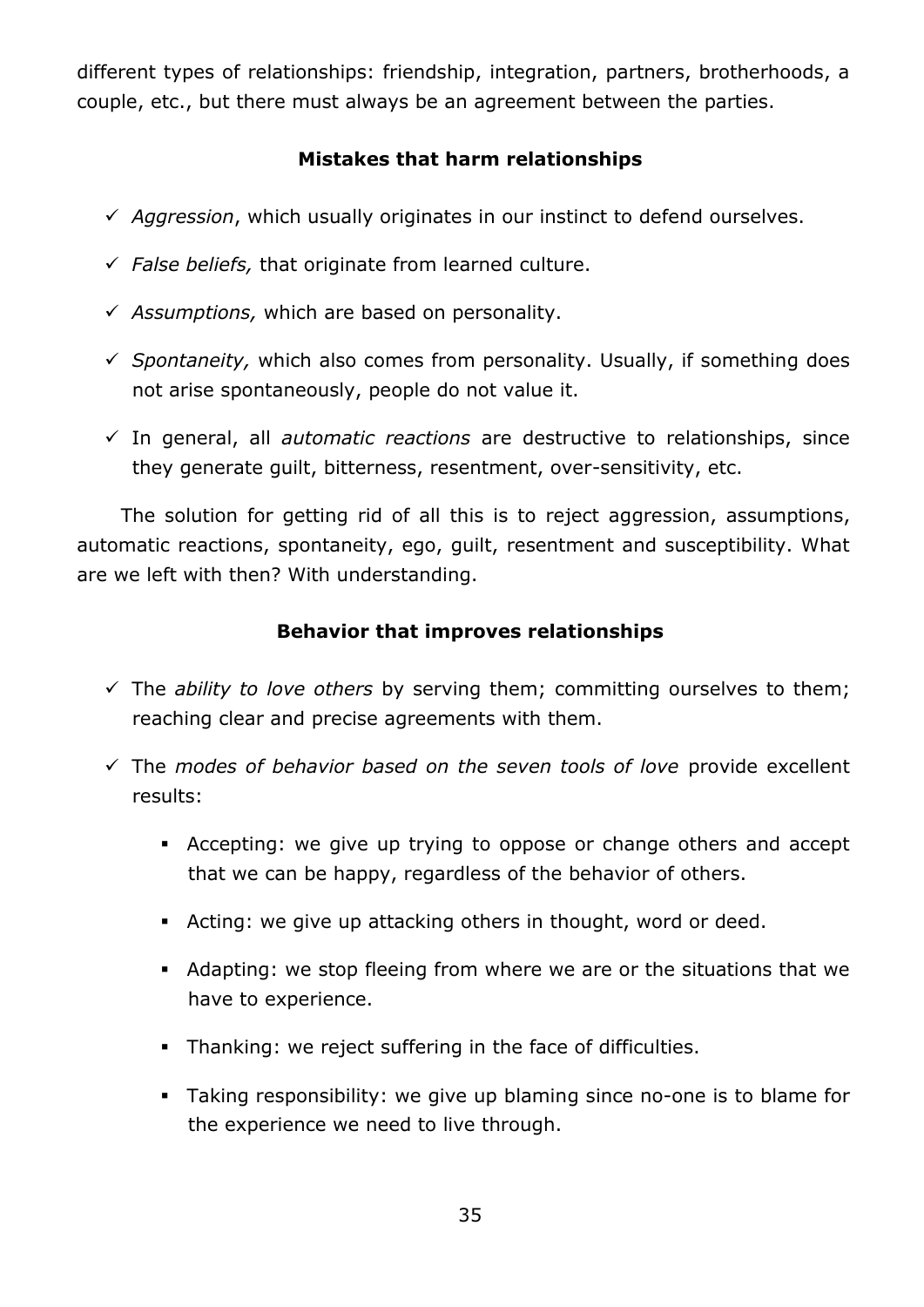- Respecting: we give up criticizing, judging, condemning or punishing.
- Valuing: we give up complaining about what we have.

With these tools loving relationships are built, since the seven relinquishments weaken the ego. In any event, handling these tools requires constant training. The proposal we make is to do mental reprogramming with these tools and give them up.

From the archives of understanding we can leverage relationships as an extraordinary opportunity to learn to love, be happy and respect the experiences of all others.

The process of harmonious and peaceful coexistence between human beings depends on each of us acquiring the ability to respect differences rather than trying to change others. Our capacity to love appears when we respect limitations, when we realize that we learn from them, without coming into conflict, only knowing how to reconcile and accept these.

In the case of a relationship, at first we see many virtues in the other person. But it is wise also to observe what their limitations are defects are; the mistakes that typically human beings make. So one must ask a simple question: "Can I handle this?" If the answer is no, then we should not establish a relationship with that person, as that will mean a real conflict. But if the answer is yes, this will indicate a capacity for acceptance, reconciliation and respect for differences, and so, this way, relationships *can* be built. If this is also mutual, then it will be exceptional.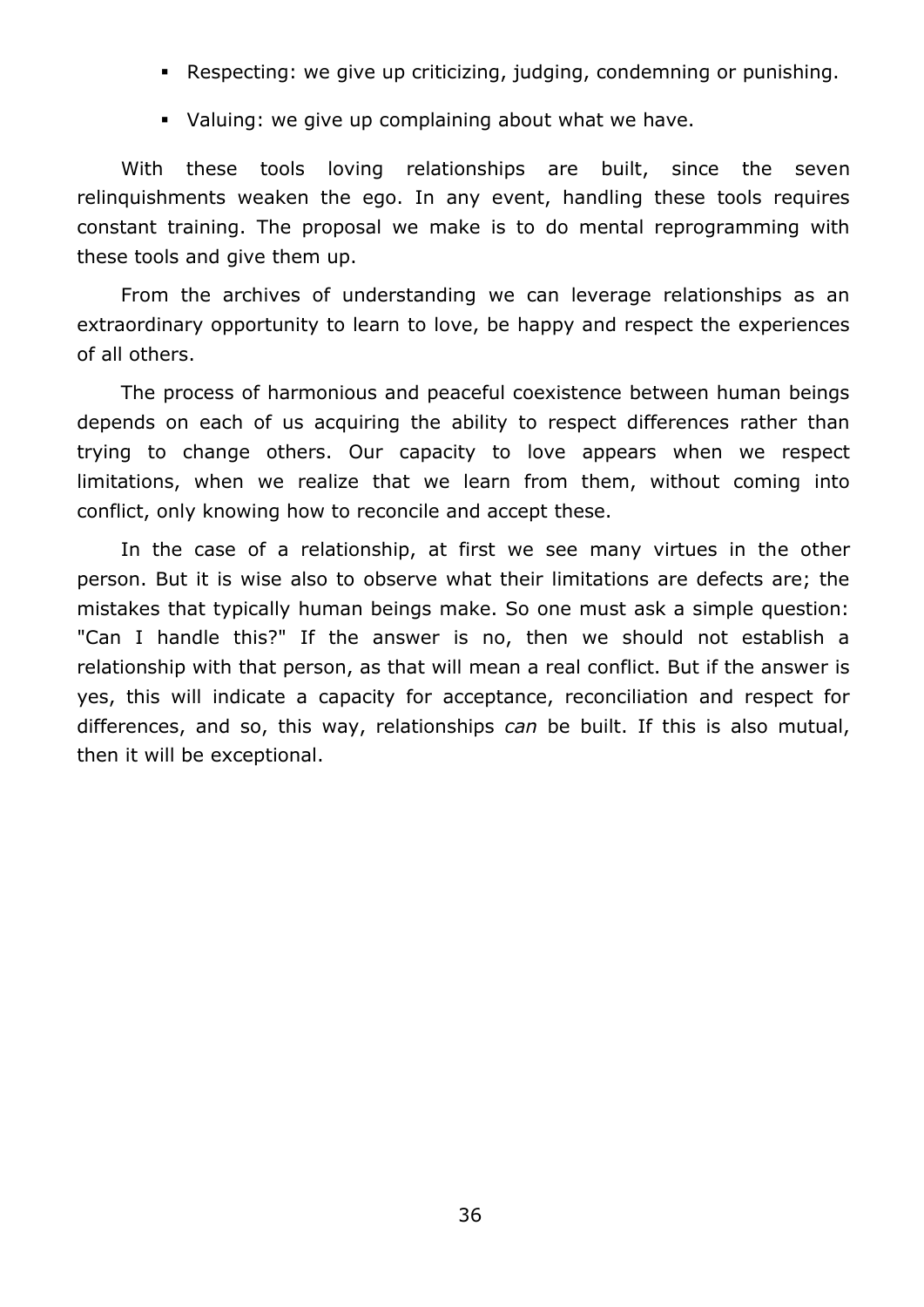## **Chapter 4. Breaking down limitations**

When we try to relate to each other from our fears, resentment, guilt and attachments, our relationships will be disastrous. Therefore, to find true happiness we need to rid ourselves of the constraints arising from our ignorance and begin to relate to each other from understanding and love.

To get rid of internal constraints that do not allow the expression of love, it is essential to understand a few simple philosophical principles about the purpose of life for all human beings; this is nothing other than having an experience in our personality, which leads us to understanding why all the events that happen in our lives actually take place. That is, learning to be happy with ourselves to obtain peace of mind, and to love our neighbor as we love ourselves.

Let us break down the false beliefs to replace them with the following truths:

- 1. *We ourselves create danger from our ignorance*. Is it dangerous to fly a plane? If you know how to, it is not. Rather than dealing with what there is, we just have to work to escape from ignorance; then the danger will cease to exist. In fact, the danger is ignorance combined with a situation which we do not know how to handle. There are no dangers, only people who simply do not know how to do something.
- 2. *We produce disease ourselves*. Our bodies are given to us by nature, and they get sick when we, as individuals, decide to attack them with our thoughts, resentment, guilt and/or attitudes of rejecting life. We become ill because we move away from the Law of Nature by rejecting life, thinking badly of things, filling ourselves with bitterness and suffering; because all this weakens the immune system. We can avoid this by placing ourselves within the order of the Universe and always thinking the best from love. We must also know that there may be so-called diseases of "destiny" or "karmic" diseases which do not originate in negative thoughts but rather from a plan designed for self-improvement; of correspondence.
- 3. *No-one can lose what they need for experiencing life*. Experience is the product of our decisions, actions and attitudes. The experience that leads to understanding is the goal of life, and certain circumstances correspond to this in order that we can experience them. Since it is not possible to lose the elements necessary for experience, it is useless to waste time, life,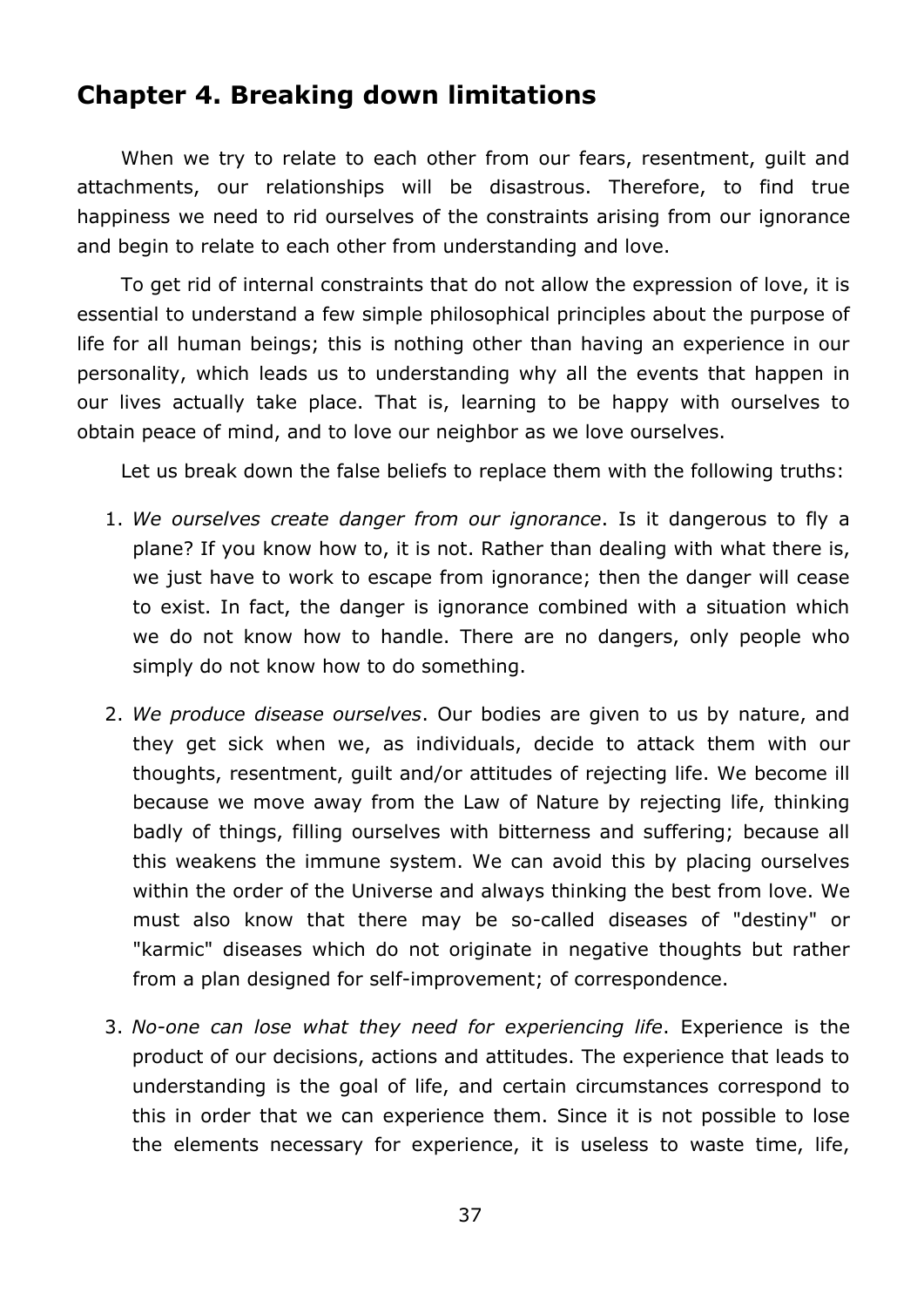energy and health becoming attached to, holding on, protecting and defending everything that is already part of ourselves, blaming others for decisions we take, or blaming ourselves for learning experiences that we necessarily came to understand.

What can we do in order that what we need is increasingly satisfying for our lives? The answer is: value everything we have and what life gives us, whether this is material wealth, relationships, knowledge, health etc., because those who complain about what they have are on the way to losing what they need.

- 4. *Nobody does anything for us, what happens to us is what we decide ourselves*. Sometimes we are the instrument for other people to experience what they themselves design; sometimes others are instrumental in us experiencing what we ourselves design. We should not blame others for our own designs; they are our very own, nobody else's. Understanding is making our relationships with people and life easier.
- 5. *We have not done anything to anyone; they decided it that way*. The Generation Law explains these last two sections: under this Law, "no-one has ever hurt me. Everything that has happened in my life before, what's happening now, and what will happen in the future is something that I, and only I, produce. And just as no-one has ever hurt me, I haven't hurt anyone." Understanding this would enable us to completely eliminate from our lives bitterness, resentment, hatred, the desire for revenge and more than 80% of human problems, knowing that in theory problems do not exist but are growth opportunities which might seem distasteful to our ego.

We can recognize the existence of two types of human beings:

- 1. Those who, in their **ignorance,** live as slaves of fear, resentment, guilt and attachment.
- 2. Those who, from **understanding**, live free in acceptance, decision to act (accepting the consequence of their decisions) and love (reaching agreements).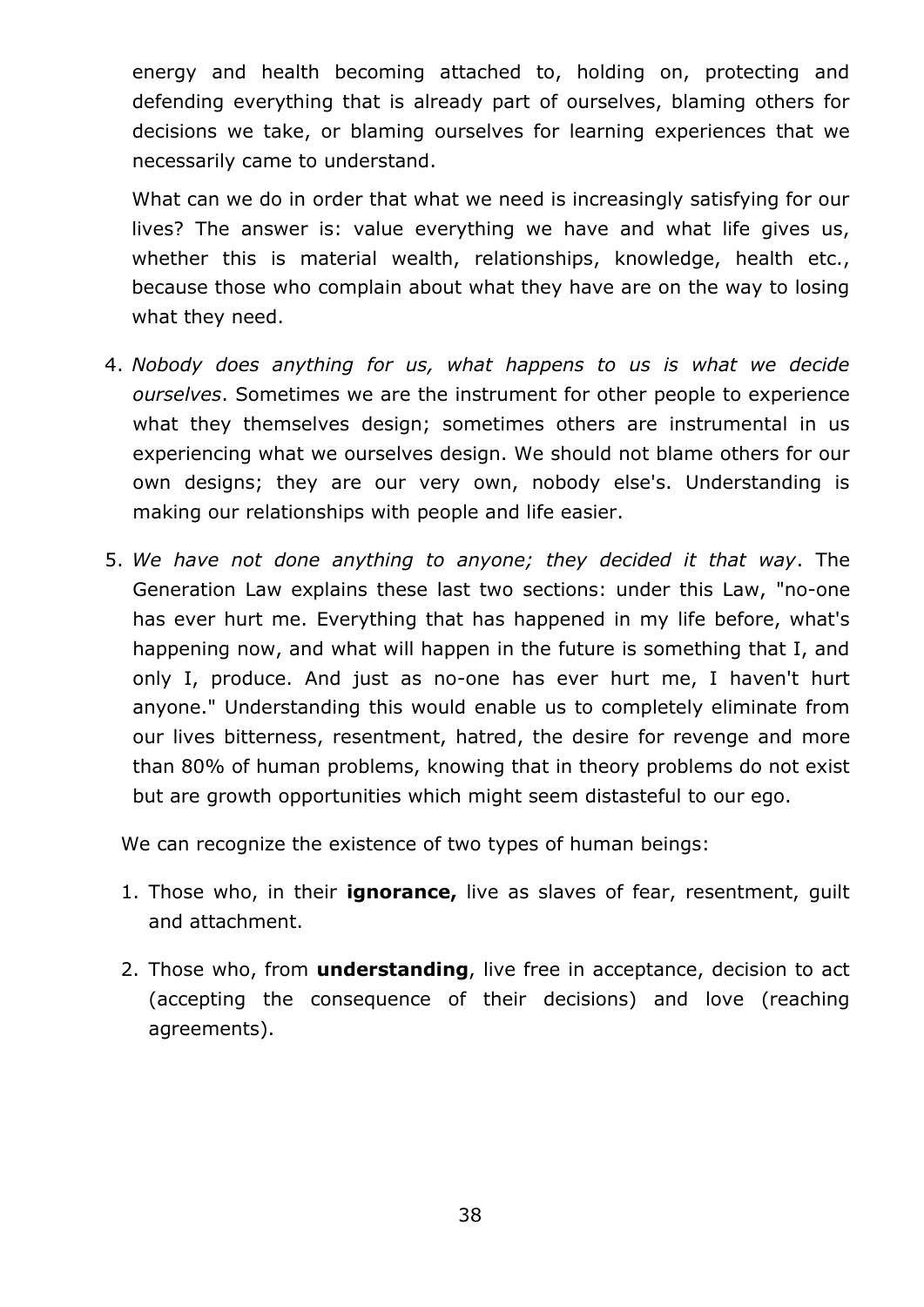# *Table 5. Ignorant human beings*

| Ignorant human beings         |                                                                                                         |  |
|-------------------------------|---------------------------------------------------------------------------------------------------------|--|
| Fear                          | Of losing what they have and not getting what they want                                                 |  |
| <b>Bitterness &amp; Guilt</b> | From the harm done to them or which they did, or due to<br>the injustices of life                       |  |
| <b>Attachment</b>             | To people because they need these to feel good.<br>To things because they need these for their comfort. |  |

*Table 6. The change towards understanding*

| Change of attitude to life              |                               |  |
|-----------------------------------------|-------------------------------|--|
| Fear is driven away by                  | understanding life            |  |
| Bitterness and guilt are driven away by | acceptance of experiences     |  |
| Attachments are driven away by          | <b>love</b> , by sharing life |  |

## *Table 7. The conscious human being*

| <b>Conscious human beings</b> |                                                                                            |
|-------------------------------|--------------------------------------------------------------------------------------------|
| <b>Understanding</b>          | Of what they are, what they have, and what they need                                       |
| Acceptance                    | Of others' experience and of their own<br>Of life, as it gives them what they need         |
| Love                          | Of others because of the harmony they share<br>Of things because of the purpose they serve |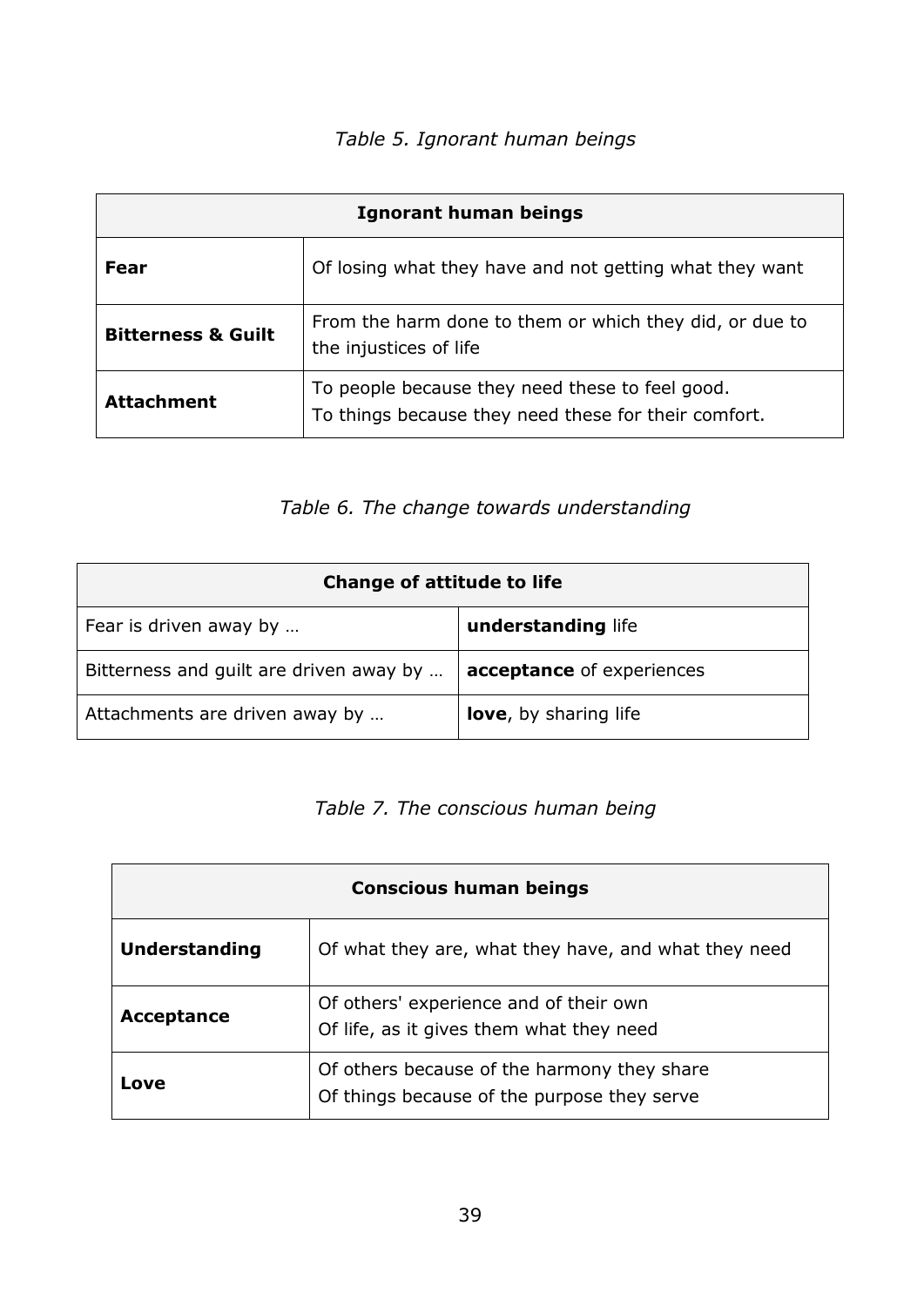What is *resentment*? It is believing that someone hurt us, and blaming that person for what we do or feel. And *resentment*? This is the belief that an external situation affects us. And what is *blame*? It means believing that we have hurt someone. And *susceptibility*? It means thinking that we are likely to be offended, angry, and that we have to "walk on eggshells". What is *hate*? It is thinking that someone has caused us a serious problem and we want revenge against them.

In short, what is all this? It is blaming others —because what we feel depends on ourselves, our beliefs, not on what others do or say. If we understood that, we would remain in a state of extraordinary peace and would begin to accept our lives.

# *We should not blame others, nor blame ourselves; we only learn what life teaches us.*

The definition of **forgiveness** is as follows: giving up revenge for what we "believe" was done to us. As for **mental cleansing,** this is understanding that others have not done anything to us, just that we were at the receiving end of another person's or other people's mistake. We have to thank them for what they enabled us to learn. Remembering with gratitude, instead of suffering, is an attitude of wisdom.

The ego needs to forgive and be forgiven, but not love. The ego loves to be apologized to, since it believes that it has been offended by others. If someone said to a Master: "Sorry, Master, because I have offended you", he would answer: "I cannot forgive you, since you have never done anything to me and I have never felt bad about you; however, I can understand what you say and accept that you do not need to feel bad". A Master does not get offended. But if you say that to the ego, he will answer: "I love the fact that you have acknowledged your mistake". The important thing is that we should know whether we are working from the ego or from love.

Everything is within us and depends on us: it is in our own hands. Nobody is to blame for what happens to us or how we feel. And blaming ourselves is wrong. We interpret, from the ego, what other people do. If we do this wrongly, we are filled with suffering, anguish, fears. Why? Because we are blaming others. Of course we could stop doing this, and interpret this from love; from truth; and not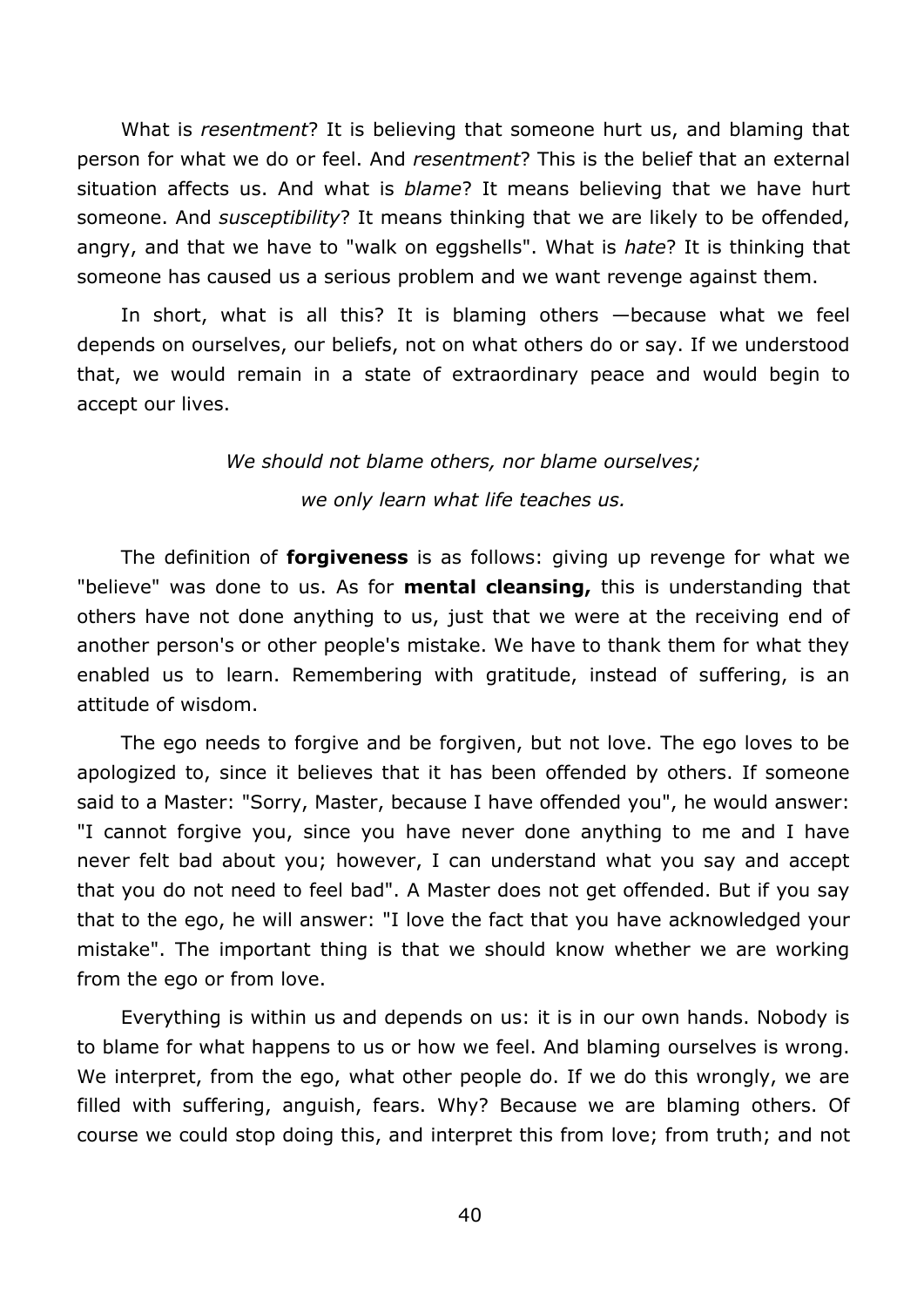suffer. It is us who decide to be in conflict with life or flow with it in harmony. It is us who are the ones who decide to think negatively or within love.

Each of us determines exactly how we think, act and feel, and this creates a two-way response or correspondence between life and the outside world, which we produced ourselves. If this correspondence is not satisfactory, we can change it by changing our way of thinking, feeling and acting.

**Detachment** is a question of letting go, not complaining or blaming.

Why do we cling to a person, a place, a job, or material goods? For fear of losing, since we believe that these elements, relationships or people make us happy. But it is precisely our fears that do not let us be happy.

Now that we have this new information which comes from wisdom, we will use *reprogramming* to "install" this in our mind. In order to do so, it is necessary:

- $\checkmark$  Mentally repeat the information.
- $\checkmark$  View a fact in the light of that same phrase.
- $\checkmark$  Feel, by doing it.

After reprogramming comes the time for everyday experience, training; this way, the mind begins to accept and verify information.

If we want to re-program our minds, it will give us excellent results if we record the *phrases of wisdom* and the *seven tools of love*. The phrases we want to put into our minds are recorded and placed near the bed, on a DVD, and set to come on more or less one hour later, or when we calculate we will be asleep. Then the mind begins to listen, and the information penetrates more easily into the unconscious than when we are awake. It is important, in any case, that the phrases are spoken in our own voice, so that it is our own understanding of ourselves that is installed.

Whatever we decide to do voluntarily —which is different from what we normally do—will change our personality. Merely changing our speech transforms our personality, and that is what we are looking for to learn to respect without judging and achieving excellent relationships. This is because those who express what is best express the truth; and *expressing the best* means recognizing the qualities of love in everyone. The wise focus directly on the values which they recognize in people and express these to them, while the ignorant focus on limitations, and this is what they express.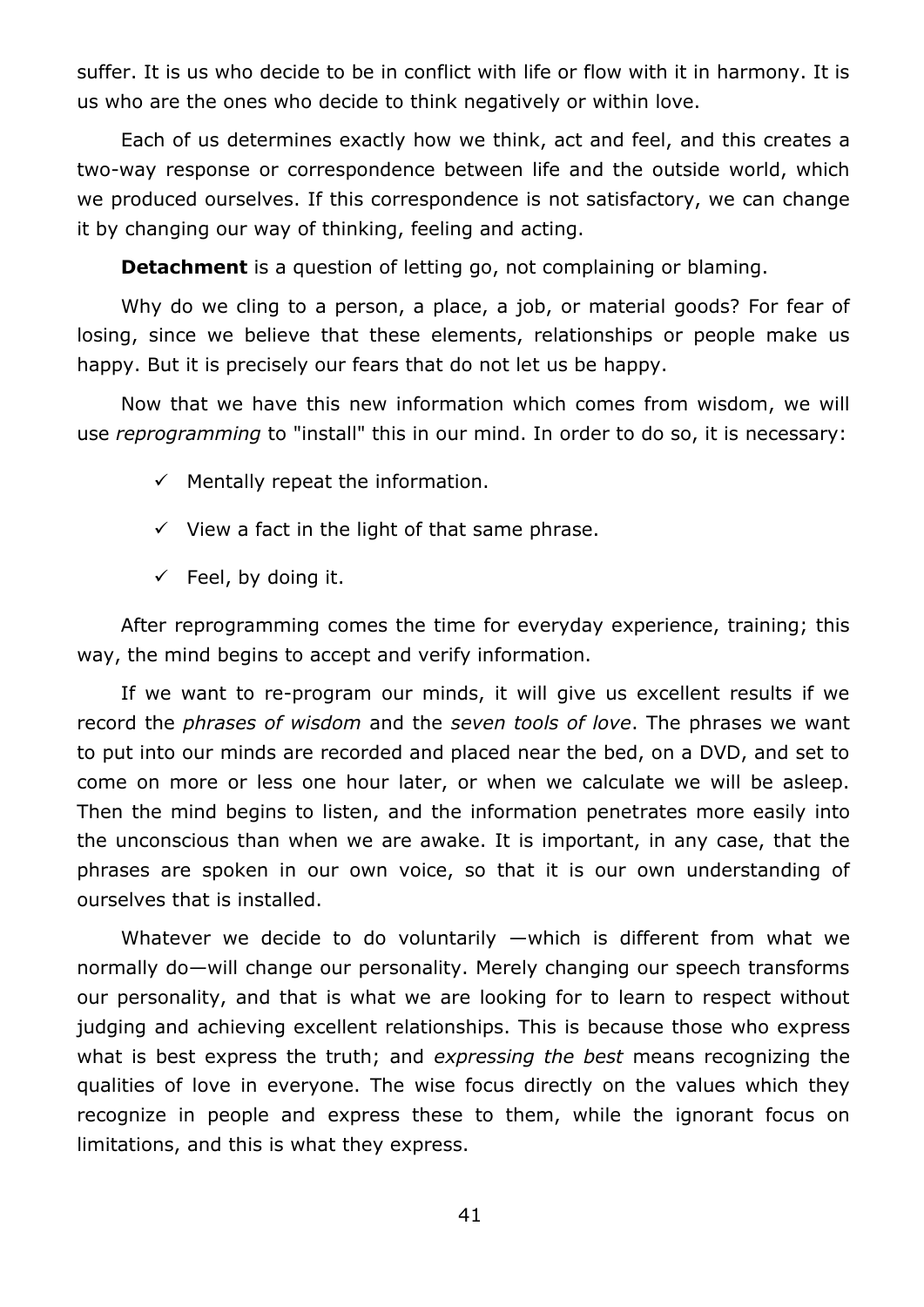# **Conclusions**

The following conclusions can be drawn from this theme:

- $\checkmark$  External peace is the result of respect.
- $\checkmark$  There is no bad will.
- $\checkmark$  Only the ignorant dare to judge and condemn, due to their mental limitations.
- $\checkmark$  Interpretation brings suffering since we interpret from misconceptions.
- $\checkmark$  We can be happy with others if we accept them as they are, respect them, do not attack, overrule or blame them; then it is possible to have excellent relationships and enjoy harmonious and peaceful coexistence.
- $\checkmark$  Judging, criticizing, condemning and punishing produces low selfesteem, bitterness, hate and resentment,
- $\checkmark$  Loving relationships cannot be established on the basis of interpretations which come from ignorance.
- $\checkmark$  There is nothing to judge, there is only a great deal to understand.
- $\checkmark$  Love is learning to respect differences.

We should not believe just anything; we should not take anything for granted or as a fact; we must practice and verify whether in our own lives this information works and produces satisfactory results.

With this information we have *three alternatives for action*:

- 1. We can keep it in our library.
- 2. We can carry it with us and show it to everyone.
- 3. We can integrate the information within us, so that it becomes how we act. Only in this last case will we obtain satisfactory results.